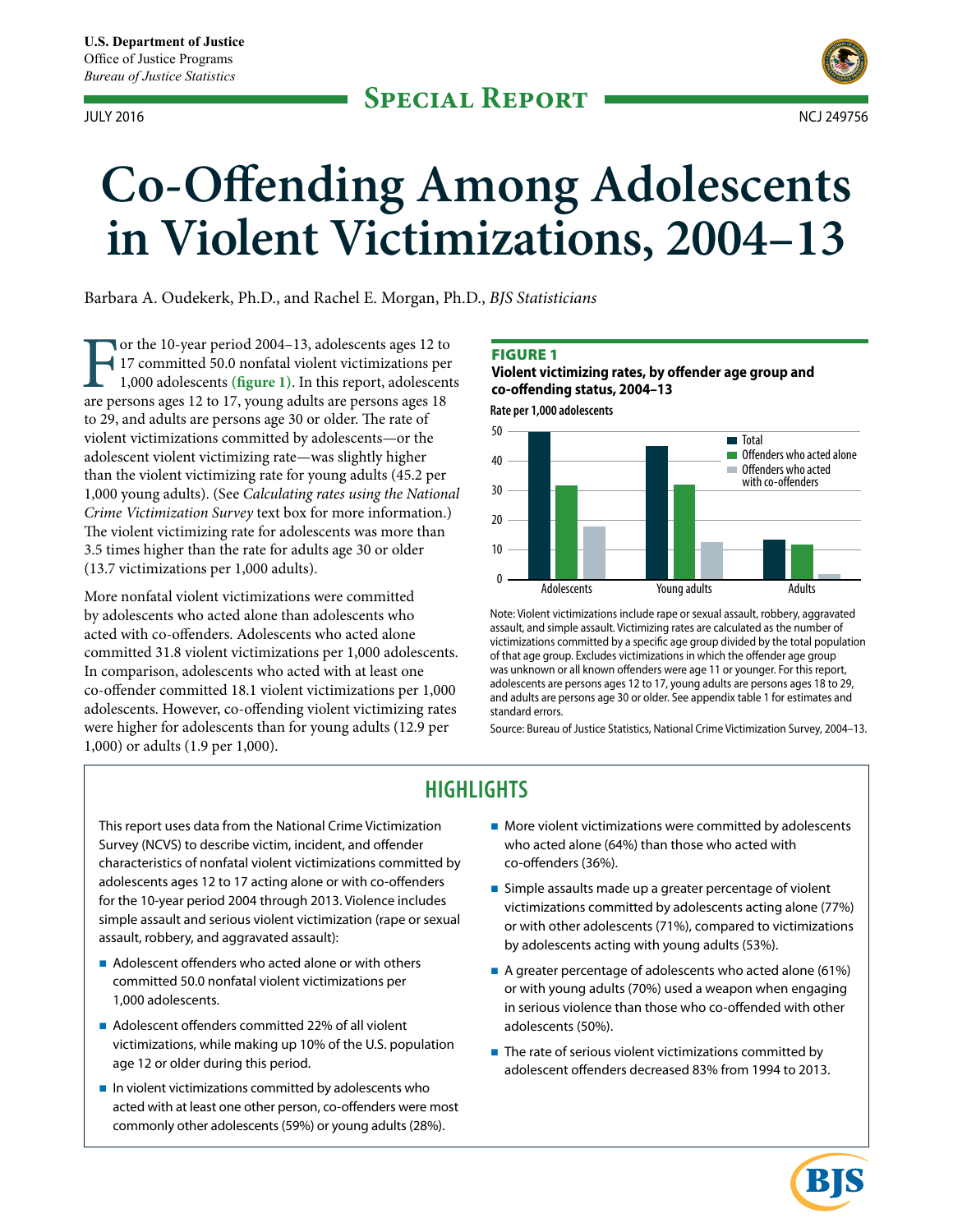This report uses data from the National Crime Victimization Survey (NCVS) to provide detailed information about nonfatal violent victimizations committed by adolescents acting alone or with co-offenders. The NCVS collects data on victims' reports of their experiences. The majority of this report includes only victimizations in which victims reported the perceived age of their offenders and all known offenders were age 12 or older (87% of all violent victimizations from 2004 through 2013).

This report presents aggregate estimates for the period from 2004 through 2013. Trend estimates are based on 2-year rolling averages centered on the most recent year from 1993 to 2013. For example, estimates reported for 1994 represent the average estimates for 1993 and 1994. This report refers to all 2-year estimates by the most recent year. Rolling averages and aggregating years increases the reliability and stability of estimates and facilitates comparisons of detailed victimization characteristics.

# **Calculating rates using the National Crime Victimization Survey**

The NCVS produces annual victimization, incident, and prevalence rates for the residential population of the United States based on a sample from that population. It has also been used to generate offending rates.\* This report examines victimizing rates, or the rate at which specific groups commit victimizations (rather than offenses or incidents), focusing specifically on adolescent victimizing rates.

The following examples illustrate the difference between adolescent victimizing rates and adolescent offending, victimization, and incident rates. It shows how each rate would be calculated if three adolescent offenders robbed three victims—one adult and two adolescents—at gunpoint.

- *Victimizing rates* are calculated as the number of victimizations committed by a specific group divided by the total population of the group. The victimizing rate does not include the number of offenders who committed the victimizations. The incident above would contribute three victimizations to the adolescent victimizing rate because the adolescents victimized three different people.
- *Offending rates* are calculated as the number of offenders from a specific group who are involved in each incident, summed across all incidents, and divided by the total population of the group. Offenders may commit multiple crimes in a given year, and each offender would be counted separately in each incident. The incident above would contribute three offenders to the adolescent offending rate because three adolescents committed the incident.
- *Victimization rates* are calculated as the number of victimizations committed against a specific group divided by the total population of the group. If a crime incident has more than one victim, each victim is counted separately. The incident above would contribute two victimizations to the adolescent victimization rate because two of the victims were adolescents.

 *Incident rates* are calculated as the number of incidents (criminal acts) that occurred within a specific group divided by that population. An incident is counted only once regardless of the number of victims. The robbery above would contribute one incident to the adolescent incident rate because the two adolescents were robbed in the same incident.

Both victimizing and offending rates are based on information about offenders of crime. This report presents victimizing rates because it includes the number and nature of victimizations committed by adolescents, and permits estimates of the amount of victim harm generated by adolescent offenders who acted alone compared to those who acted with others. Offending rates would not accurately achieve these goals.

Offending rates would produce duplicate counts of harm rendered to one victim if the incident was committed by more than one adolescent offender. For example, three adolescents committing serious violence against one victim would be described as "three adolescents committed a serious violent crime" based on the offending rate, but as "one victim seriously victimized by adolescents" based on the victimizing rate. The greater the number of adolescents who committed victimizations with co-offenders and the greater the number of co-offenders per victimization, the greater the count of victim harm. Therefore, offending rates could produce inflated estimates of victim harm.

Offending rates could also underestimate the amount of victim harm caused by adolescents. Offending rates count the number of offenders per incident and not the number of victims. For example, one adolescent who committed serious violence against three victims would be described as "one adolescent committed a serious violent crime" based on the offending rate but "three persons seriously victimized by an adolescent" based on the victimizing rate.

<sup>\*</sup>Lynch, J. P. & Snyder, H. N. (2012). Juvenile crime trends and their implications for understanding. *Understanding the "Whys" Behind Juvenile Crime Trends,* 17-49. Available at http://whysproject.org/ whysFull.pdf.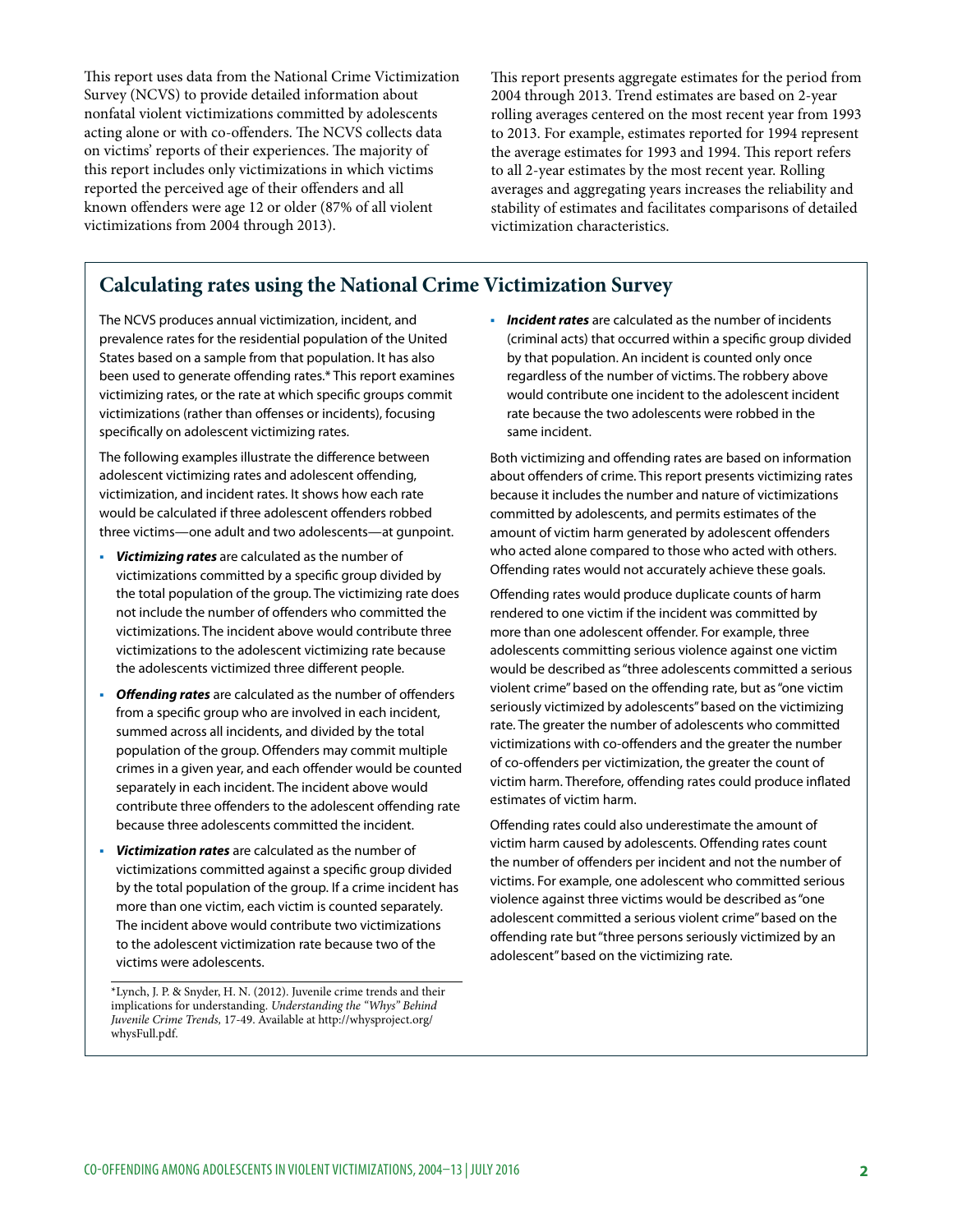# **Adolescents committed 22% of violent victimizations but made up 10% of the U.S. population**

During 2004–13, adolescents were offenders in 22% of total violent victimizations known to be committed by persons ages 12 and older **(table 1)**. In comparison, adolescents made up 10% of the U.S. population age 12 or older during this time. Violent victimizations committed by adolescents involved co-offenders 36% of the time **(table 2)**. Co-offenders were most often other adolescents (59%). Another 28% of violent victimizations committed by

co-offending adolescents involved young adult co-offenders. Victimizations by co-offending adolescents were less likely to involve co-offending adults (7%) or co-offending children age 11 or younger (4%). Of the average annual 5,647,900 violent victimizations in which victims reported offenders' age, adolescents who acted alone accounted for 14% of victimizations, adolescents who co-offended with other adolescents accounted for 5% of victimizations, and adolescents who co-offended with young adults accounted for 2% of victimizations **(table 3)**.

#### **TABLE 1**

#### **Percent of total violent victimizations, by offender age group, 2004–13**

| Offender age group                                                           | Average annual<br>victimizations | Percent of total | Percent committed<br>by persons ages<br>12 or older <sup>a</sup> | Average annual<br>U.S. population | Percent of<br>U.S. population<br>age 12 or older |
|------------------------------------------------------------------------------|----------------------------------|------------------|------------------------------------------------------------------|-----------------------------------|--------------------------------------------------|
| Violent victimizations committed<br>by persons ages 12 or older <sup>a</sup> | 5,647,900                        | 87.3%            | 100%                                                             | 253,004,700                       | 100%                                             |
| Any adolescent                                                               | 1,251,100                        | 19.3             | 22.2                                                             | 25,003,000                        | 9.9                                              |
| Any young adult                                                              | 2,274,100                        | 35.1             | 40.3                                                             | 50,306,400                        | 19.9                                             |
| Any adult                                                                    | 2,433,300                        | 37.6             | 43.1                                                             | 177,695,400                       | 70.2                                             |
| All children under age 12                                                    | 77.265                           | 1.2              | $\sim$                                                           | $\sim$                            | $\sim$                                           |
| Unknown ages                                                                 | 744,683                          | 11.5             | $\sim$                                                           | $\sim$                            | $\sim$                                           |
| <b>Total violent victimizations</b>                                          | 6,469,870                        | 100              | $\tilde{}$                                                       | $\tilde{}$                        | $\tilde{}$                                       |

Note: Detail does not sum to total because victimizations can be committed by offenders in more than one age group. Violent victimizations include rape or sexual assault, robbery, aggravated assault, and simple assault. For this report, adolescents are persons ages 12 to 17, young adults are persons ages 18 to 29, and adults are persons age 30 or older. See appendix table 2 for standard errors.

~Not applicable.

aExcludes victimizations against persons age 12 or older in which the age of offender was unknown or all known offenders were age 11 or younger.

Source: Bureau of Justice Statistics, National Crime Victimization Survey, 2004–13.

#### **TABLE 2**

#### **Percent of violent victimizations committed by adolescents, by co-offending status, 2004–13**

| Adolescent co-offending status                    | Percent   |
|---------------------------------------------------|-----------|
| All violent victimizations                        | 100%      |
| Acted alone                                       | 63.5      |
| Acted with co-offenders                           | 36.1      |
| All violent victimizations involving co-offenders | 100%      |
| All co-offenders age 17 or younger <sup>a</sup>   | 63.1      |
| At least one age 11 or younger                    | 3.7       |
| All ages 12-17                                    | 59.3      |
| Oldest co-offender age 18 or older <sup>a</sup>   | 34.5      |
| Ages 18-29                                        | 27.9      |
| Age 30 or older                                   | 6.6       |
| Average annual violent victimizations             | 1,251,100 |

Note: Detail may not sum to total due to rounding and missing data. Violent victimizations include rape or sexual assault, robbery, aggravated assault, and simple assault. For this report, adolescents are persons ages 12 to 17. See appendix table 3 for standard errors.

aIncludes only those who co-offended.

Source: Bureau of Justice Statistics, National Crime Victimization Survey, 2004–13.

#### **TABLE 3**

#### **Percent of violent victimizations, by offender age group and co-offending status, 2004–13**

| Offender age group and<br>co-offending status                                       | Average annual<br>victimizations | Percent<br>of total |  |
|-------------------------------------------------------------------------------------|----------------------------------|---------------------|--|
| <b>Violent victimizations committed</b><br>by persons ages 12 or older <sup>a</sup> | 5,647,900                        | 100%                |  |
| Adolescents who-                                                                    |                                  |                     |  |
| Acted alone                                                                         | 794,000                          | 14.1%               |  |
| Acted only with adolescents                                                         | 268,100                          | 4.7                 |  |
| Acted with young adults                                                             | 126,100                          | 2.2                 |  |
| Young adults who-                                                                   |                                  |                     |  |
| Acted alone                                                                         | 1,617,700                        | 28.6%               |  |
| Acted with young adults or adults                                                   | 491,000                          | 8.7                 |  |
| Adults who-                                                                         |                                  |                     |  |
| Acted alone                                                                         | 2,091,700                        | 37.0%               |  |
| Acted with adults                                                                   | 133,200                          | 2.4                 |  |
| Otherb                                                                              | 126,200                          | 2.2%                |  |

Note: Detail may not sum to total due to rounding and missing data. Violent victimizations include rape or sexual assault, robbery, aggravated assault, and simple assault. For this report, adolescents are persons ages 12 to 17, young adults are persons ages 18 to 29, and adults are persons age 30 or older. See appendix table 4 for standard errors.

aExcludes victimizations against persons age 12 or older in which the age of offender was unknown or all known offenders were age 11 or younger. bIncludes victimizations committed by persons age 11 or younger co-offending with anyone age 12 or older, adolescents co-offending with adults, and victimizations for which only the age of one offender was known. Source: Bureau of Justice Statistics, National Crime Victimization Survey, 2004–13.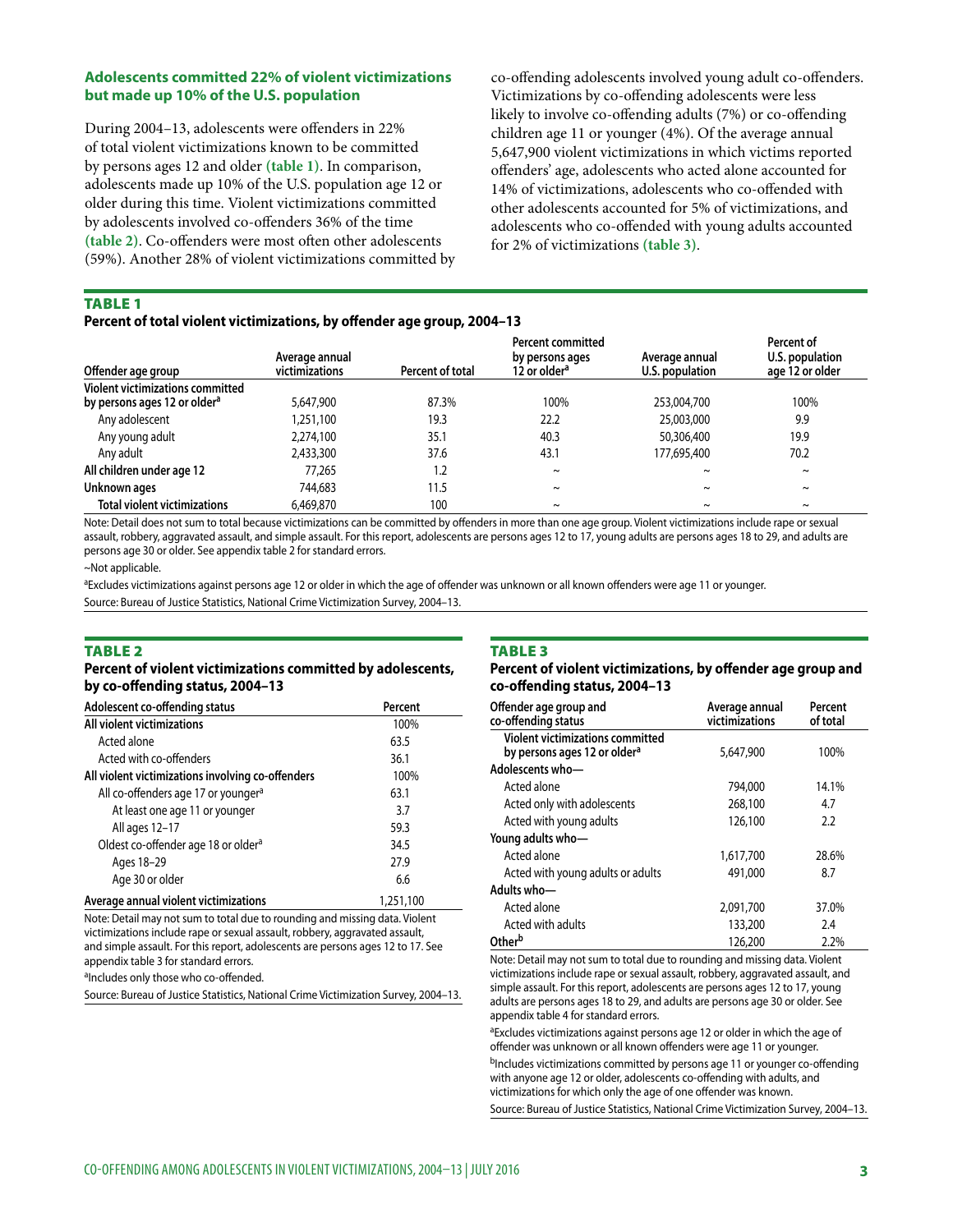# **Measuring offender age in the National Crime Victimization Survey**

The NCVS collects information on nonfatal crimes reported and not reported to the police against persons age 12 or older from a nationally representative sample of U.S. households. It asks respondents who report a victimization to indicate whether the crime was committed by a single or multiple offenders.

When an offender acted alone, the survey asks respondents to indicate whether they perceive the offender was age 11 or younger; ages 12 to 14, 15 to 17, 18 to 20, or 21 to 29; or age 30 or older. When multiple offenders committed the crime, it asks respondents to provide perceived ages of the oldest and youngest offenders using the same age categories. Victimizations in which the victim could not estimate the age of the offenders and victimizations that were committed solely by offenders age 11 or younger were not included in this report. (See *Methodology* for more detail about offenders age 11 or younger and the limitations inherent in measuring offender age based on victim reports.)

In this report, offenders were grouped into three age groups: adolescents ages 12 to 17, young adults ages 18 to 29, and adults ages 30 or older. These larger age categories make it possible to reliably examine co-offending subgroups. In violent victimizations committed by two or more offenders in 2004–13, co-offenders tended to be close in age. For violent

victimizations in which the youngest offender was between ages 12 to 14, the oldest co-offenders were also ages 12 to 14 in about 46% of the victimizations **(table 4)**. In another 39% of these victimizations, the oldest co-offenders were ages 15 to 17. Similarly, for violent victimizations in which the age of the youngest offender was 15 to 17, the oldest co-offender was most often ages 15 to 17 (42%) or ages 18 to 20 (35%). The majority (89%) of the youngest co-offenders who committed violent victimizations with young adults were ages 15 to 17 **(table 5)**.

#### **TABLE 5**

## **Percent of adolescents who co-offended with young adults, by age of youngest and oldest offenders, 2004–13**

|                                          | Age of oldest offender |        |           |  |
|------------------------------------------|------------------------|--------|-----------|--|
| Age of youngest offender                 | 18-29                  | 18-20  | $21 - 29$ |  |
| $12 - 14$                                | 11.1%                  | 10.7%  | 12.2%     |  |
| $15 - 17$                                | 88.9                   | 89.3   | 87.8      |  |
| Average annual<br>violent victimizations | 126,100                | 91.700 | 34,400    |  |

Note: Violent victimizations include rape or sexual assault, robbery, aggravated assault, and simple assault. For this report, adolescents are persons ages 12 to 17 and young adults are persons ages 18 to 29. See appendix table 6 for standard errors.

Source: Bureau of Justice Statistics, National Crime Victimization Survey, 2004–13.

#### **TABLE 4**

#### **Percent of co-offenders involved in violent victimizations, by age of oldest and youngest offenders, 2004–13**

|                                       |           |           | Age of youngest offender |                       |                       |
|---------------------------------------|-----------|-----------|--------------------------|-----------------------|-----------------------|
| Age of oldest offender                | $12 - 14$ | $15 - 17$ | $18 - 20$                | $21 - 29$             | 30 or older           |
| $12 - 14$                             | 46.2%     | $\sim$    | $\sim$                   | $\sim$                | $\sim$                |
| $15 - 17$                             | 38.7      | 42.4%     | $\tilde{}$               | $\tilde{\phantom{a}}$ | $\sim$                |
| $18 - 20$                             | 5.0       | 34.7      | 31.4%                    | $\sim$                | $\tilde{\phantom{a}}$ |
| $21 - 29$                             | 2.1       | 12.8      | 42.2                     | 60.2%                 | $\tilde{}$            |
| 30 or older                           | 7.2       | 6.5       | 23.4                     | 37.2                  | 100%                  |
| Average annual violent victimizations | 197,900   | 236,000   | 238,400                  | 266,900               | 133,200               |

Note: Detail may not sum to total due to rounding and because totals include victimizations for which the victim reported only the age of the youngest or oldest offender. Violent victimizations include rape or sexual assault, robbery, aggravated assault, and simple assault. See appendix table 5 for standard errors. ~Not applicable.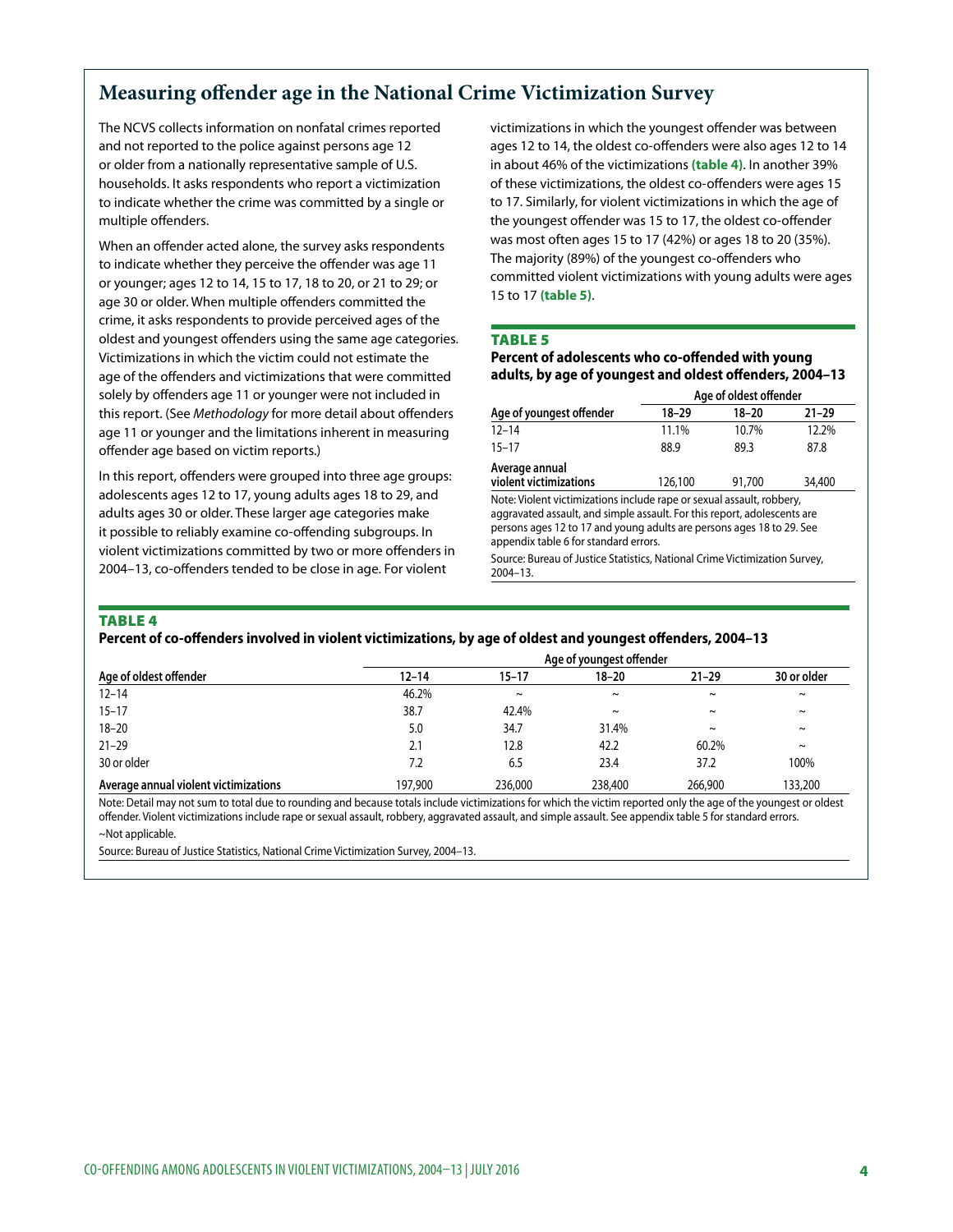# **Co-offending adolescents were generally the same race and sex**

During 2004–13, adolescents who acted alone to commit violent victimizations were most often male (72%). When violent victimizations were committed by co-offending adolescents, co-offenders were usually the same sex. Adolescent males were offenders in 62% of violent victimizations committed by adolescents who acted with other adolescents **(table 6)**. About 64% of violent victimizations committed by adolescents who acted with young adults involved at least one male adolescent offender who acted with all males.

Violent victimizations committed by a group of adolescents involved a greater percentage of female offenders (26%) than those committed by adolescents who co-offended with young adults (10%). About a quarter (26%) of victimizations committed by adolescents who co-offended with young adults involved both male and female offenders.

#### **TABLE 6**

**Percent of violent victimizations committed by adolescents, by offender demographic characteristics and co-offending status, 2004–13**

| Offender characteristic                          | Acted<br>alone* | <b>Acted with</b><br>adolescents | <b>Acted with</b><br>young adults |
|--------------------------------------------------|-----------------|----------------------------------|-----------------------------------|
| Sex                                              |                 |                                  |                                   |
| Male                                             | 72.1%           | $62.4%$ +                        | 63.9% ‡                           |
| Female                                           | 27.8            | 26.0                             | $10.0 +$                          |
| Male and female                                  | $\sim$          | 10.9                             | 25.5                              |
| Race                                             |                 |                                  |                                   |
| White                                            | 59.0%           | $46.6\% +$                       | $30.6%$ †                         |
| Black/African American                           | 25.6            | 27.9                             | $38.9 +$                          |
| Other race <sup>a</sup>                          | 10.8            | $3.1 +$                          | 8.7                               |
| Multiple offenders of various races <sup>b</sup> | $\sim$          | 13.2                             | 18.7                              |
| Don't know                                       | 4.6             | 6.1                              | $0.8 +$                           |
| Average annual                                   |                 |                                  |                                   |
| violent victimizations                           | 794,000         | 268,100 +                        | 126,100†                          |

Note: Detail may not sum to total due to rounding and missing data. Violent victimizations include rape or sexual assault, robbery, aggravated assault, and simple assault. For this report, adolescents are persons ages 12 to 17 and young adults are persons ages 18 to 29. See appendix table 7 for standard errors. \*Comparison group.

†Significant difference from comparison group at the 95% confidence interval. ‡Significant difference from comparison group at the 90% confidence interval. ~Not applicable.

aPrior to 2012, offender race categories included white, black or African American, and other race. For 2012 and 2013, offender race categories were expanded to include American Indian or Alaska Native; or Asian, Native Hawaiian, or Other Pacific Islander; and single offenders of two or more races. Respondents were also asked if the offender was of Hispanic or Latino origin, however this category was excluded from the analysis because it cannot be determined if offenders were of Hispanic or Latino origin prior to 2012. See *Methodology*.

<sup>b</sup>Includes multiple offenders who are of different races. Prior to 2012, this included white, black or African American, and other race. For 2012 and 2013, this included white; black or African American; American Indian or Alaska Native; or Asian, Native Hawaiian, or Other Pacific Islander. See *Methodology*. Source: Bureau of Justice Statistics, National Crime Victimization Survey, 2004–13.

More than half (59%) of violent victimizations committed by adolescents who acted alone were committed by white adolescents, and a quarter (26%) were committed by black adolescents. Co-offenders were all white or all black in three-quarters (75%) of violent victimizations committed by a group of adolescents and in over two-thirds (70%) of victimizations committed by adolescents who co-offended with young adults. From 2004 to 2013, the majority (66%) of victimizations committed by adolescents who acted with other adolescents involved two or three offenders **(table 7)**. More than half of violent victimizations committed by adolescents who acted with young adults involved four or more offenders (56%), compared to 28% of victimizations committed by a group of adolescents. When victimizations were committed by adolescents co-offending with adolescents or young adults, almost half (42% to 50%) of victims did not know whether the adolescents were gang members.

# Table 7

**Percent of violent victimizations committed by adolescents who co-offended, by number of co-offenders and gang status, 2004–13**

| Offender characteristic                  | <b>Acted with</b><br>adolescents* | <b>Acted with</b><br>young adults |
|------------------------------------------|-----------------------------------|-----------------------------------|
| Number of offenders                      |                                   |                                   |
| Two                                      | 42.4%                             | $16.2%$ †                         |
| Three                                    | 23.9                              | 23.0                              |
| Four or more                             | 27.5                              | $56.0 +$                          |
| Gang status                              |                                   |                                   |
| Yes                                      | 18.9%                             | 26.9% ‡                           |
| No                                       | 39.2                              | $23.2 +$                          |
| Don't know                               | 41.9                              | 49.9                              |
| Average annual<br>violent victimizations | 268,100                           | $126,100 +$                       |

Note: Detail may not sum to total due to rounding and missing data. Violent victimizations include rape or sexual assault, robbery, aggravated assault, and simple assault. For this report, adolescents are persons ages 12 to 17 and young adults are persons ages 18 to 29. See appendix table 8 for standard errors. \*Comparison group.

†Significant difference from comparison group at the 95% confidence interval. ‡Significant difference from comparison group at the 90% confidence interval. Source: Bureau of Justice Statistics, National Crime Victimization Survey, 2004–13.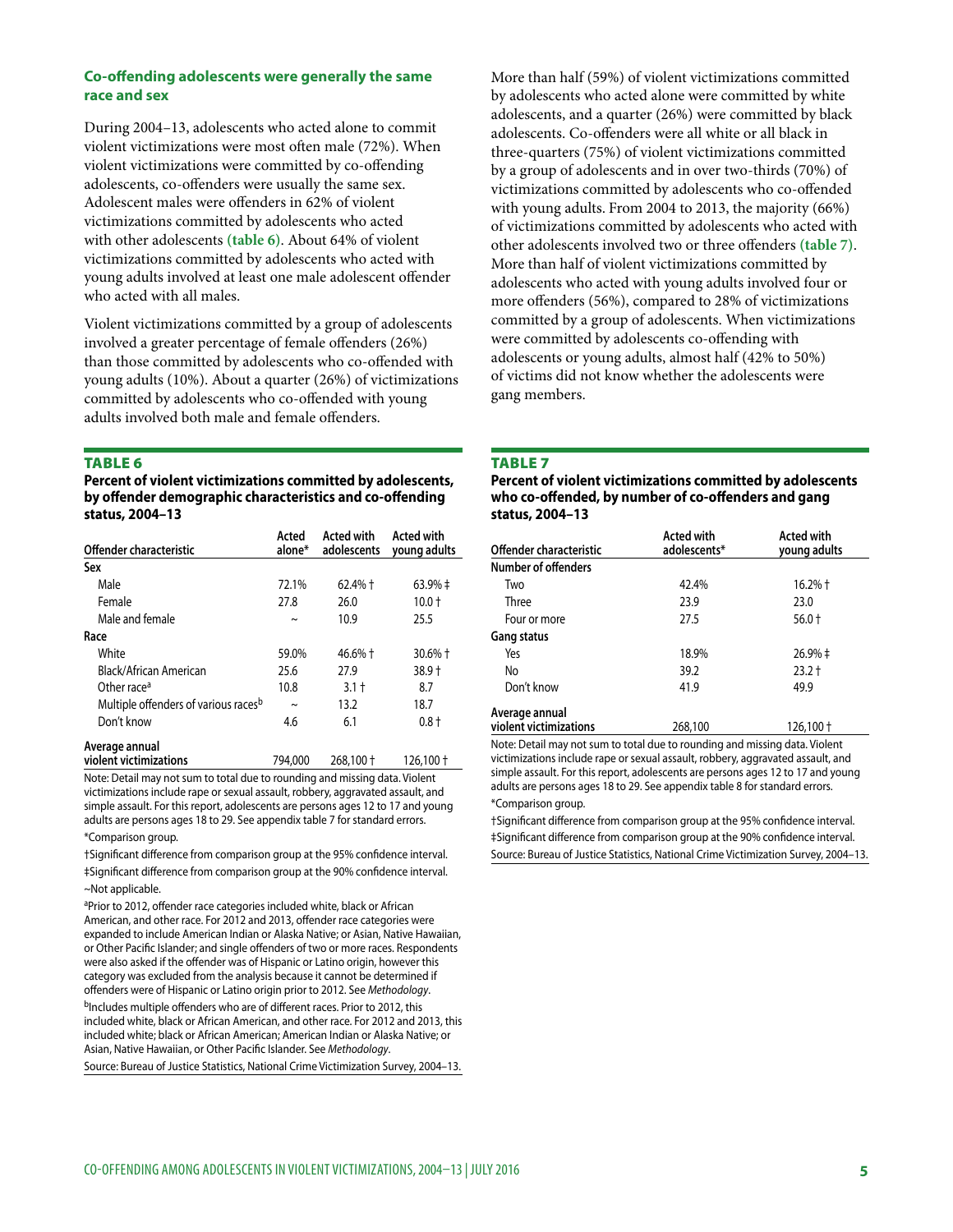# **Simple assaults made up the majority of violent victimizations committed by adolescents**

Violent victimizations committed by adolescents were more likely to be simple assaults than serious violent crimes (rape or sexual assault, robbery, or aggravated assault) if adolescents acted alone (77% for simple assaults compared to 23% for serious violent crimes) or co-offended with other adolescents (71% compared to 29%) **(table 8)**. In comparison, almost half (47%) of violent victimizations committed by adolescents who co-offended with young adults were serious crimes. Most serious violent victimizations committed by adolescents who acted alone (14%) or with young adults (27%) were aggravated assaults. In comparison, most serious violent victimizations committed by adolescents who co-offended with other adolescents were robberies (17%).

# **Most serious violence committed by adolescents did not result in injury**

During 2004–13, a weapon was involved in a greater percentage of serious violent victimizations committed by adolescents who acted alone (61%) than serious violent victimizations committed by adolescents who co-offended with adolescents (50%) **(table 9)**. About two-thirds (70%) of serious violent victimizations committed by adolescents who co-offended with young adults involved a weapon.

Although more than half of serious violent victimizations involved a weapon across these co-offending subgroups, the majority of adolescent-perpetrated violent victimizations did not involve weapons (73%), as most adolescent-perpetrated violence was simple assault. Among all violent victimizations committed by adolescents, which included serious violence and simple assault, fewer than 1 in 5 (17%) victimizations involved a weapon (not shown).

#### **TABLE 8**

# **Percent of violent victimizations committed by adolescents, by type of crime and co-offending status, 2004–13**

| Type of crime                                                 | Acted<br>alone* | <b>Acted with</b><br>adolescents | <b>Acted with</b><br>young adults |
|---------------------------------------------------------------|-----------------|----------------------------------|-----------------------------------|
| Serious violent victimizations <sup>a</sup>                   | 23.1%           | 29.1% +                          | 46.9% +                           |
| Robbery                                                       | 6.6             | $16.7 +$                         | $18.5 +$                          |
| Aggravated assault                                            | 13.9            | $9.2 +$                          | $26.8 +$                          |
| Simple assault victimizations                                 | 76.9%           | 70.9% ‡                          | 53.1% +                           |
| Average annual serious violent<br>victimizations <sup>a</sup> | 183,600         | 78.100 +                         | 59,200 +                          |
| Average annual simple<br>assault victimizations               | 610,400         | 190,100 +                        | 66,900 +                          |

Note: For this report, adolescents are persons ages 12 to 17 and young adults are persons ages 18 to 29. See appendix table 9 for standard errors.

\*Comparison group.

†Significant difference from comparison group at the 95% confidence interval. ‡Significant difference from comparison group at the 90% confidence interval. aIncludes rape or sexual assault, robbery, and aggravated assault. Source: Bureau of Justice Statistics, National Crime Victimization Survey, 2004–13. Most serious violent victimizations committed by adolescents did not result in injury (59% to 70% across subgroups) **(table 10)**. An injury was involved in a greater percentage of serious victimizations committed by adolescents who co-offended with young adults (41%) than with other adolescents (30%). An injury was involved in a slightly greater percentage of serious victimizations committed by adolescents who co-offended with young adults (41%) than by those who acted alone (32%).

#### TABLE<sub>9</sub>

## **Percent of serious violent victimizations committed by adolescents involving a weapon, by co-offending status, 2004–13**

| Weapon use                                                          | Acted<br>alone* | <b>Acted with</b><br>adolescents | <b>Acted with</b><br>young adults |
|---------------------------------------------------------------------|-----------------|----------------------------------|-----------------------------------|
| Yes                                                                 | 61.3%           | $50.1%$ †                        | 70.5% ‡                           |
| No                                                                  | 34.7            | 41.0                             | $24.8 +$                          |
| Don't know                                                          | 4.0             | $8.9 +$                          | 4.7!                              |
| Average annual serious violent<br>victimizations involving a weapon | 112,600         | 39,100 +                         | 41,700 +                          |
| Average annual serious<br>violent victimizations                    | 183,600         | 78,100 +                         | 59,200 +                          |

Note: Detail may not sum to total due to rounding and missing data. Serious violent victimizations include rape or sexual assault, robbery, and aggravated assault. For this report, adolescents are persons ages 12 to 17 and young adults are persons ages 18 to 29. See appendix table 10 for standard errors. \*Comparison group.

†Significant difference from comparison group at the 95% confidence interval. ‡Significant difference from comparison group at the 90% confidence interval. ! Interpret with caution. Estimate based on 10 or fewer sample cases, or coefficient of variation is greater than 50%.

Source: Bureau of Justice Statistics, National Crime Victimization Survey, 2004–13.

#### TABLE 10

## **Percent of serious violent victimizations committed by adolescents involving injury, by injury type and co-offending status, 2004–13**

| Victim injury                                                        | Acted<br>alone* | Acted with | Acted with<br>adolescents young adults |
|----------------------------------------------------------------------|-----------------|------------|----------------------------------------|
| Yes                                                                  | 32.2%           | 30.4%      | 41.0% ‡                                |
| Serious injuries <sup>a</sup>                                        | 14.9            | 4.7!       | 16.9                                   |
| Bruises, cuts, or other minor injuries                               | 17.3            | $25.7 +$   | $24.1 \pm$                             |
| No                                                                   | 67.2%           | 69.6%      | 59.0% ‡                                |
| Average annual serious violent<br>victimizations involving an injury | 59,200          | 23,700 +   | $24.300 +$                             |
| Average annual serious<br>violent victimizations                     | 183,600         | 78,100 +   | $59.200 +$                             |

Note: Detail may not sum to total due to rounding and missing data. Serious violent victimizations include rape or sexual assault, robbery, and aggravated assault. For this report, adolescents are persons ages 12 to 17 and young adults are persons ages 18 to 29. See appendix table 11 for standard errors. \*Comparison group.

†Significant difference from comparison group at the 95% confidence interval. ‡Significant difference from comparison group at the 90% confidence interval. ! Interpret with caution. Estimate is based on 10 or fewer sample cases, or coefficient of variation is greater than 50%.

aIncludes sexual violence injuries, gunshot wounds, knife wounds, internal injuries, unconsciousness, and broken bones.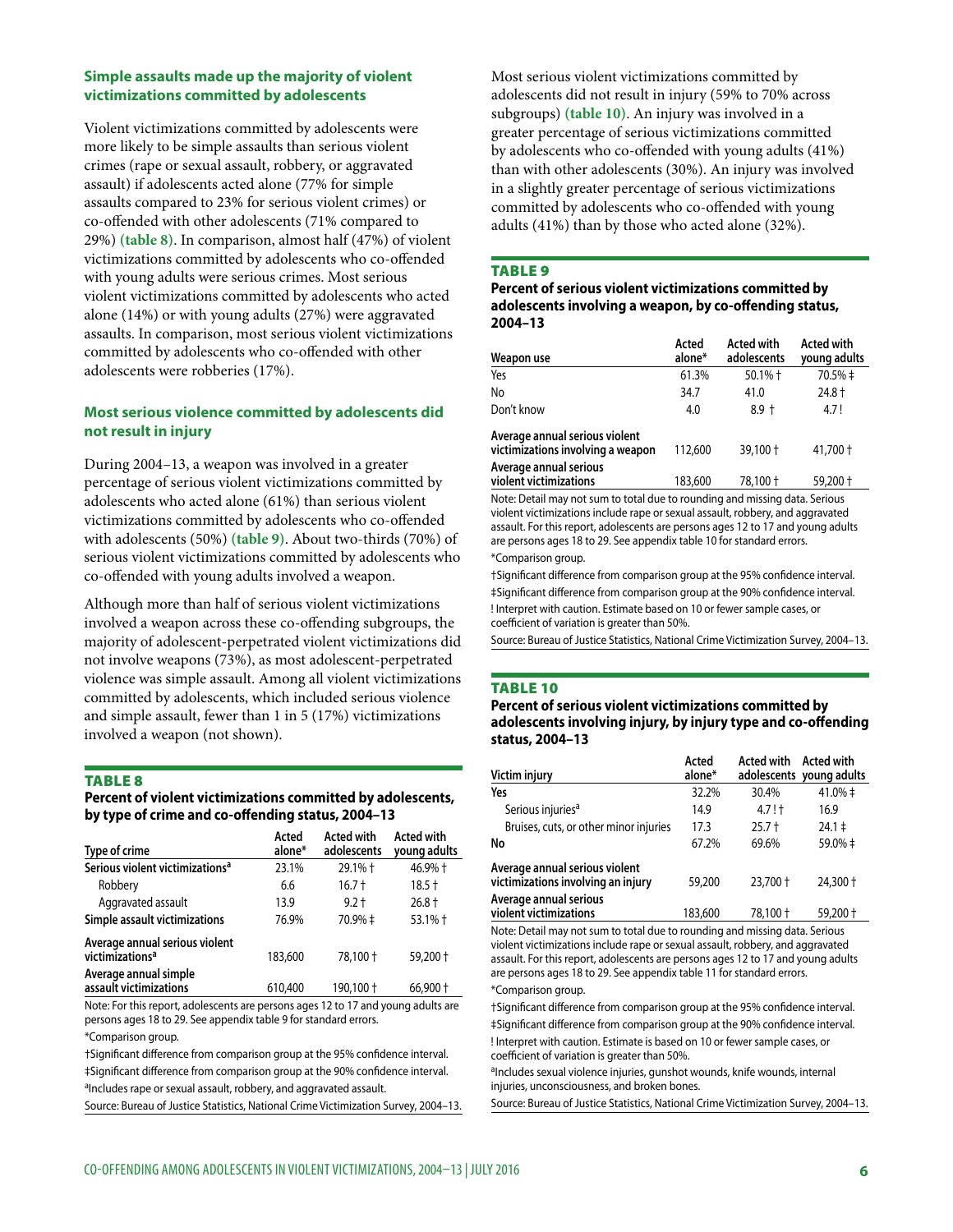This difference was due to a higher percentage of minor injuries in serious violence committed by adolescents who acted with young adults (24%) than alone (17%). The percentages of serious injuries were not significantly different for these two co-offending groups. Most injuries caused by adolescents who co-offended with other adolescents were bruises, cuts, or other minor injuries (26% of serious victimizations). Overall, including simple assaults and serious violence, 24% of total violent victimizations committed by adolescents resulted in an injury (not shown). Of these, 21% involved minor injuries and 3% involved serious injuries (not shown).

# **Police were notified in 71% of serious violent victimizations committed by adolescents who acted with young adults**

More than two-thirds (71%) of serious violent victimizations committed by adolescents who co-offended with young adults were reported to police during 2004–13 **(table 11)**.

This was higher than in serious violent victimizations committed by adolescents who co-offended with other adolescents (51%) or acted alone (46%).

Across all offender ages and co-offending subgroups, smaller percentages of simple assault than serious violent victimizations were reported to police. Similar to the pattern of reporting serious violence to police, a greater percentage of simple assaults committed by adolescents who co-offended with young adults were reported to police (46%) than adolescents who co-offended with other adolescents (34%) or acted alone (25%). In addition, more simple assaults committed by adolescents who co-offended with other adolescents were reported to police, than those committed by adolescents who acted alone.

#### Table 11

**Percent of violent victimizations committed by adolescents that were reported to police, by type of crime and co-offending status, 2004–13**

|                                                                               | Acted alone* | Acted with adolescents | Acted with young adults |
|-------------------------------------------------------------------------------|--------------|------------------------|-------------------------|
| Serious violent victimizations reported to police <sup>a</sup>                |              |                        |                         |
| Yes                                                                           | 46.5%        | 50.6%                  | 70.8% +                 |
| No                                                                            | 53.3         | 48.4                   | $27.6 +$                |
| Average annual serious violent victimizations reported to police <sup>a</sup> | 85,300       | $39,500 +$             | 41,900 +                |
| Average annual serious violent victimizations <sup>a</sup>                    | 183,600      | 78,100 +               | $59,200 +$              |
| Simple assault victimizations reported to police                              |              |                        |                         |
| Yes                                                                           | 24.7%        | $33.6\% +$             | 45.7% †                 |
| No                                                                            | 73.4         | $65.3 +$               | $52.5 +$                |
| Average annual simple assault victimizations reported to police               | 150,900      | $63.900 +$             | $30,600 +$              |
| Average annual simple assault victimizations                                  | 610,400      | 190.100 +              | $66.900 +$              |

Note: Detail may not sum to total due to rounding and missing data. For this report, adolescents are persons ages 12 to 17 and young adults are persons ages 18 to 29. See appendix table 12 for standard errors.

\*Comparison group.

†Significant difference from comparison group at the 95% confidence interval.

‡Significant difference from comparison group at the 90% confidence interval.

aIncludes rape or sexual assault, robbery, and aggravated assault.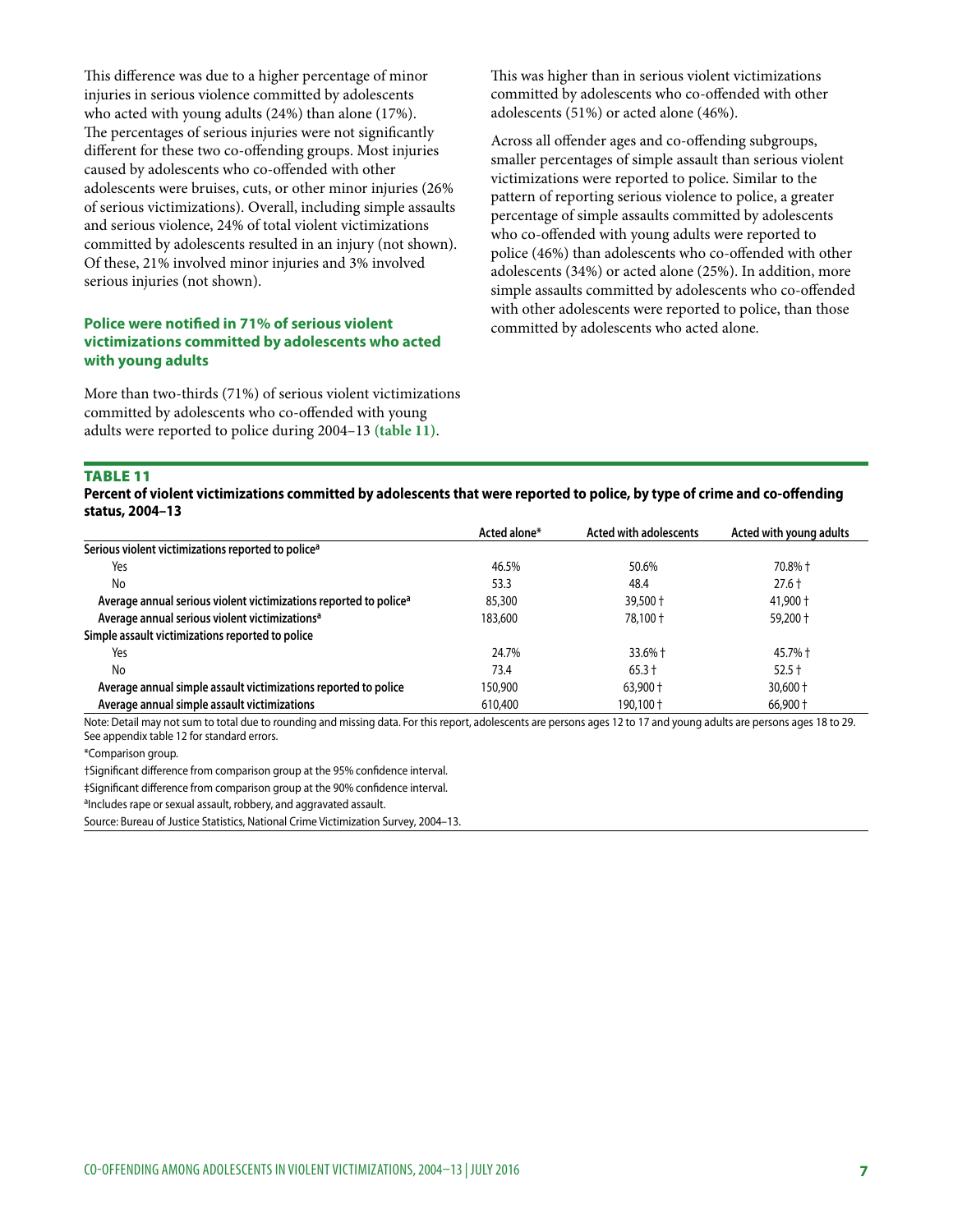# **A greater percentage of victims were strangers in serious violence committed by co-offending adolescents than by adolescents who acted alone**

During 2004–13, across all offender age groups, most serious violent and simple assault victimizations committed by adolescents were committed against an acquaintance or stranger. When adolescents committed domestic violence, they usually offended alone. About 18% of serious violent victimizations and 8% of simple assaults committed by adolescents who acted alone were perpetrated against a current or former intimate partner or family member **(table 12)**.

A greater percentage of serious victimizations committed by adolescents who acted alone (48%) or with other adolescents (42%) were perpetrated against well-known or casual acquaintances than those committed by adolescents who co-offended with young adults (21%). Most (67%) serious victimizations committed by adolescents who co-offended with young adults were perpetrated against strangers. Strangers were victims in a greater percentage of serious violent victimizations committed by groups of adolescents (56%) than adolescents who acted alone (33%). The pattern of differences for victim–offender relationships across co-offending status were generally similar for simple assault and serious violent victimizations during 2004–13.

## TABLE 12

| Percent of violent victimizations committed by adolescents, by type of crime, victim-offender relationship, and co-offending |  |
|------------------------------------------------------------------------------------------------------------------------------|--|
| status, 2004-13                                                                                                              |  |

| Type of crime and victim-offender relationship             | Acted alone* | Acted with adolescents | Acted with young adults |
|------------------------------------------------------------|--------------|------------------------|-------------------------|
| Serious violent victimizations <sup>a</sup>                |              |                        |                         |
| Domestic violence <sup>b</sup>                             | 17.9%        | -- I                   | $6.3\% + !$             |
| Well-known or casual acquaintance violence                 | 47.5         | 42.4%                  | $21.4 +$                |
| Stranger violence                                          | 32.7         | $55.7 +$               | $66.7 +$                |
| Average annual serious violent victimizations <sup>a</sup> | 183,600      | 78,100 +               | 59,200 +                |
| Simple assault victimizations                              |              |                        |                         |
| Domestic violence <sup>b</sup>                             | 8.4%         | $0.9% + !$             | $0.5% + !$              |
| Well-known or casual acquaintance violence                 | 63.4         | 60.4                   | $36.1 +$                |
| Stranger violence                                          | 26.9         | $35.8 +$               | $59.6 +$                |
| Average annual simple assault victimizations               | 610,400      | 190,100 +              | 66,900 +                |

Note: Detail may not sum to total due to rounding and missing data. For this report, adolescents are persons ages 12 to 17 and young adults are persons ages 18 to 29. See appendix table 13 for standard errors.

\*Comparison group.

†Significant difference from comparison group at the 95% confidence interval.

‡Significant difference from comparison group at the 90% confidence interval.

! Interpret with caution. Estimate is based on 10 or fewer sample cases, or coefficient of variation is greater than 50%.

--Less than 0.05%.

aIncludes rape or sexual assault, robbery, and aggravated assault.

bIncludes current or former intimate partners, immediate family members, and other relatives.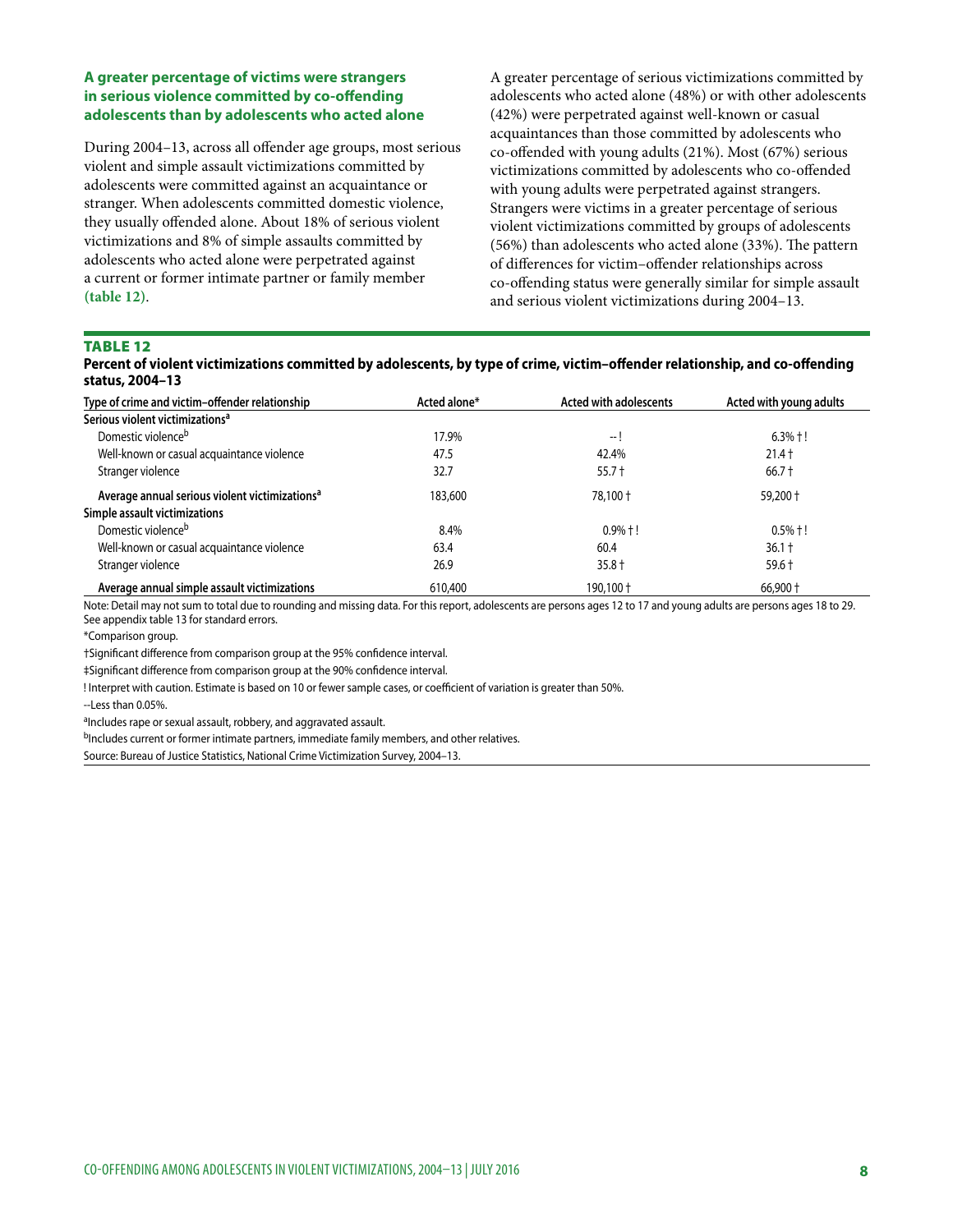## **Adolescents were generally more likely to victimize other adolescents than older persons**

When adolescents committed serious violent victimizations, most victims were also adolescents **(table 13)**. Victims were adolescents in 66% of serious violent victimizations committed by adolescents who acted alone and in 69% of those committed by adolescents who co-offended with other adolescents. In comparison, victims were adolescents in 37% of serious violence committed by adolescents who acted with young adults. Victims were more likely to be male in serious violence committed by adolescents who acted with other adolescents (64%) or young adults (69%) than by adolescents who acted alone (51%).

A greater percentage of serious violent victimizations committed by adolescents who acted alone involved white victims (63%) than those by adolescents who co-offended with other adolescents (48%). A greater percentage of victims were black (27%) or Hispanic (23%) in serious violence committed by adolescents who co-offended with

#### Table 13

**Percent of serious violent victimizations committed by adolescents, by victim demographic characteristics and co-offending status, 2004–13**

|                                     | Acted   | <b>Acted with</b> | <b>Acted with</b> |
|-------------------------------------|---------|-------------------|-------------------|
| Victim demographic characteristic   | alone*  | adolescents       | young adults      |
| Sex                                 |         |                   |                   |
| Male                                | 51.4%   | $63.6%$ †         | 68.6% +           |
| Female                              | 48.6    | $36.4 +$          | $31.4 +$          |
| Race/Hispanic origin                |         |                   |                   |
| White <sup>a</sup>                  | 62.8%   | 47.7% †           | 54.1% ‡           |
| Black/African American <sup>a</sup> | 15.0    | $27.1 +$          | 21.2              |
| Hispanic/Latino                     | 14.8    | $23.2 +$          | $22.2 +$          |
| Other <sup>a,b</sup>                | 7.3     | $2.0 + !$         | $2.5 + !$         |
| Age group                           |         |                   |                   |
| Adolescent                          | 66.4%   | 69.0%             | 37.3% +           |
| Young adult                         | 10.2    | 10.7              | $35.7 +$          |
| Adult                               | 23.4    | 20.3              | 27.0              |
| Average annual serious              |         |                   |                   |
| violent victimizations              | 183,600 | 78,100 +          | 59,200 +          |

Note: Detail may not sum to total due to rounding and missing data. Serious violent victimizations include rape or sexual assault, robbery, and aggravated assault. For this report, adolescents are persons ages 12 to 17, young adults are persons ages 18 to 29, and adults are persons age 30 or older. See appendix table 14 for standard errors.

\*Comparison group.

†Significant difference from comparison group at the 95% confidence interval.

‡Significant difference from comparison group at the 90% confidence interval. ! Interpret with caution. Estimate is based on 10 or fewer sample cases, or

coefficient of variation is greater than 50%.

<sup>a</sup>Excludes persons of Hispanic or Latino origin.

bIncludes American Indian or Alaska Native; Asian, Native Hawaiian, or Other Pacific Islander; and persons of two or more races.

Source: Bureau of Justice Statistics, National Crime Victimization Survey, 2004–13.

other adolescents than those in which adolescents acted alone (15% each). A greater percentage of victims were Hispanic in serious violent victimizations committed by adolescents who co-offended with young adults (22%) than by adolescents who acted alone (15%).

Most adolescent-perpetrated simple assault victimizations were committed against other adolescents **(table 14)**. Victims were adolescents in the majority of simple assaults committed by adolescents who acted alone (76%) or with other adolescents (79%). In comparison, victims were young adults or older in most victimizations committed by adolescents who acted with young adults (64%). A slightly greater percentage of victims were male in simple assaults committed by adolescents who co-offended with young adults (66%) than by those who acted alone (56%). Victim race or Hispanic origin distributions were relatively similar in simple assaults committed by adolescents who acted alone, with other adolescents, and with young adults.

#### **TABLE 14**

**Percent of simple assault victimizations committed by adolescents, by victim demographic characteristics and co-offending status, 2004–13**

| Victim demographic characteristic   | Acted<br>alone* | <b>Acted with</b><br>adolescents | <b>Acted with</b><br>young adults |
|-------------------------------------|-----------------|----------------------------------|-----------------------------------|
| Sex                                 |                 |                                  |                                   |
| Male                                | 56.4%           | 55.1%                            | $66.3% \pm$                       |
| Female                              | 43.6            | 44.9                             | 33.7 <sup>‡</sup>                 |
| Race/Hispanic origin                |                 |                                  |                                   |
| White <sup>a</sup>                  | 66.1%           | 69.0%                            | 72.5%                             |
| Black/African American <sup>a</sup> | 13.0            | 13.1                             | 9.3                               |
| Hispanic/Latino                     | 14.4            | 12.3                             | 15.6                              |
| Othera,b                            | 6.5             | 5.6                              | $2.6 + !$                         |
| Age group                           |                 |                                  |                                   |
| Adolescent                          | 76.0%           | 78.5%                            | 35.9% +                           |
| Young adult                         | 6.7             | 9.3                              | $33.0 +$                          |
| Adult                               | 17.3            | $12.2 +$                         | $31.1 +$                          |
| Average annual simple               |                 |                                  |                                   |

**assault victimizations** 610,400 190,100 † 66,900 †

Note: Detail may not sum to total due to rounding and missing data. For this report, adolescents are persons ages 12 to 17, young adults are persons ages 18 to 29, and adults are persons age 30 or older. See appendix table 15 for standard errors.

#### \*Comparison group.

†Significant difference from comparison group at the 95% confidence interval. ‡Significant difference from comparison group at the 90% confidence interval. ! Interpret with caution. Estimate is based on 10 or fewer sample cases, or coefficient of variation is greater than 50%.

aExcludes persons of Hispanic or Latino origin.

bIncludes American Indian or Alaska Native; Asian, Native Hawaiian, or Other Pacific Islanders; and persons of two or more races.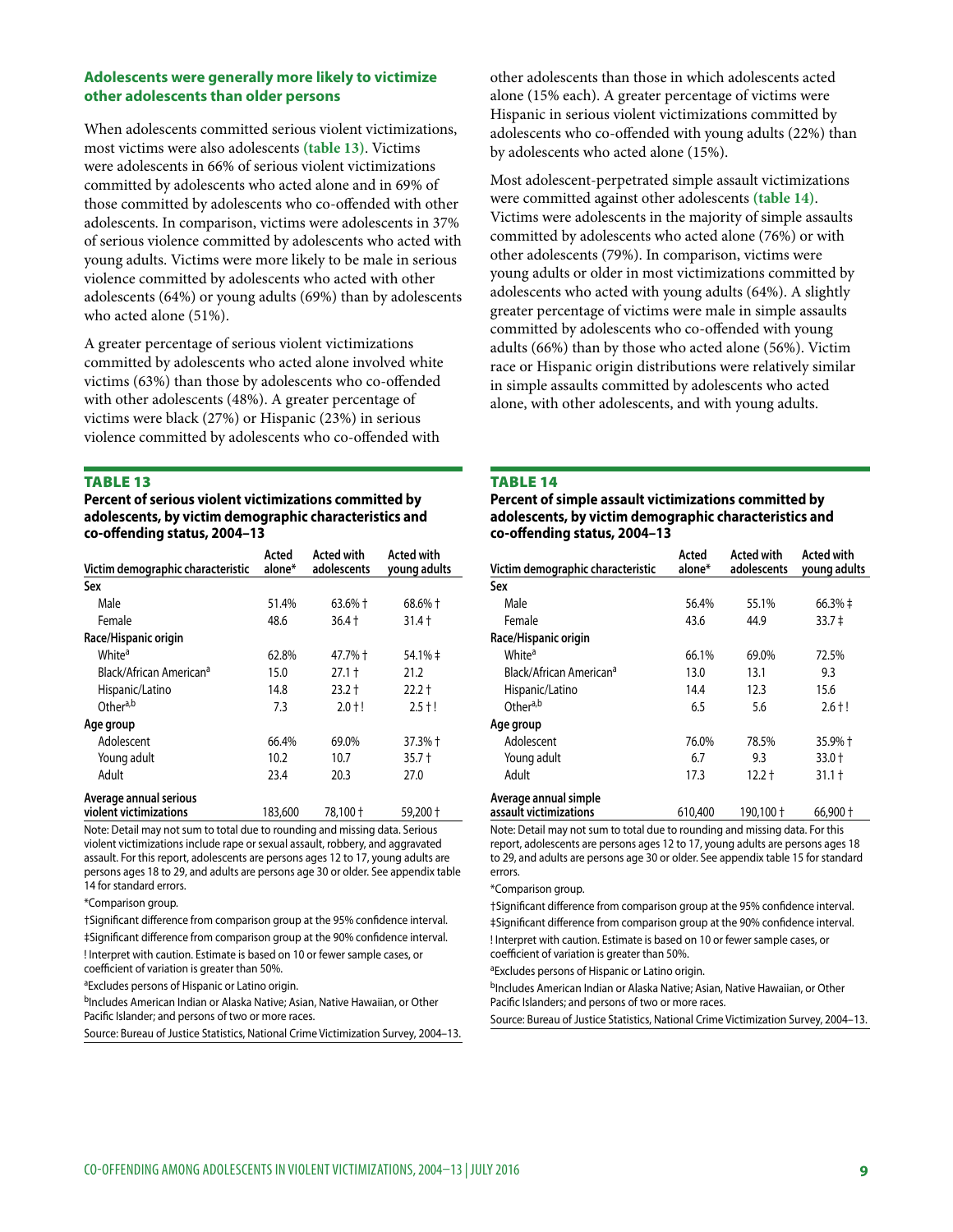#### **The adolescent serious violent victimizing rate decreased 83% from 1994 to 2013**

From 1994 to 2013, the adolescent serious violent victimizing rate decreased from 65.5 to 11.4 serious violent victimizations per 1,000 adolescents **(figure 2)**. The serious violent victimizing rate declined similarly from 1994 to 2013 for adolescents who acted alone (30.3 victimizations to 4.8 victimizations per 1,000 adolescents) and adolescents who acted with co-offenders of any age (35.2 to 6.6 victimizations per 1,000 adolescents, not shown). From 1994 to 2013, the serious violent victimizing rate also decreased similarly for adolescents who acted with other adolescents (16.8 to 3.1 victimizations per 1,000 adolescents) and for adolescents who acted with young adults (14.6 to 1.6 victimizations per 1,000 adolescents).

The serious violent victimizing rate also decreased 33% from 2004 to 2013. Adolescents committed 17.1 serious victimizations per 1,000 adolescents in 2004, compared to 11.4 serious victimizations per 1,000 adolescents in 2013. The decline from 2004 to 2013 was primarily due to decreases in serious violence committed by adolescents who acted alone (9.1 to 4.8 victimizations per 1,000 adolescents) or with young adults (4.1 to 1.6 victimizations per 1,000 adolescents). The rate of serious violent victimizations committed by adolescents who co-offended with other adolescents did not change significantly during this period.

From 1994 to 2013, the adolescent simple assault victimizing rate decreased 72%, from 139.6 to 38.7 simple assaults per 1,000 adolescents **(figure 3)**. The simple assault victimizing rate declined from 1994 to 2013 more for adolescents who acted alone (92.9 to 21.8 simple assaults per 1,000 adolescents) compared to adolescents who acted with co-offenders of any age (46.7 to 16.9 simple assaults per 1,000 adolescents, not shown). Simple assault victimizing rates declined similarly from 1994 to 2013 for adolescents who co-offended with other adolescents (27.7 to 11.8 simple assaults per 1,000 adolescents) and adolescents who co-offended with young adults (14.9 to 2.4 simple assaults per 1,000 adolescents).

From 2004 to 2013, the simple assault victimizing rate decreased 36% among adolescents who acted alone. Adolescents who acted alone committed 34.1 victimizations per 1,000 in 2004, which decreased to 21.8 simple assaults per 1,000 adolescents in 2013. During the same period, the rate of simple assaults committed by adolescents who co-offended with other adolescents increased 72%, from 6.9 to 11.8 simple assaults per 1,000 adolescents. The simple assault victimizing rate among adolescents who acted with young adults did not change significantly from 2004 to 2013.

#### Figure 2

**Serious violent victimizing rates for adolescent offenders, by co-offending status, 1994–2013**

**Rate per 1,000 adolescents**



Note: Serious violent victimizations include rape or sexual assault, robbery, and aggravated assault. Data are based on 2-year rolling averages centered around the most recent year beginning in 1993. For this report, adolescents are persons ages 12 to 17 and young adults are persons ages 18 to 29. See appendix table 16 for estimates and standard errors.

Source: Bureau of Justice Statistics, National Crime Victimization Survey, 1993–2013.

#### Figure 3

#### **Simple assault victimizing rates for adolescent offenders, by co-offending status, 1994–2013**

**Rate per 1,000 adolescents**



Note: Data are based on 2-year rolling averages centered around the most recent year beginning in 1993. For this report, adolescents are persons ages 12 to 17 and young adults are persons ages 18 to 29. See appendix table 17 for estimates and standard errors.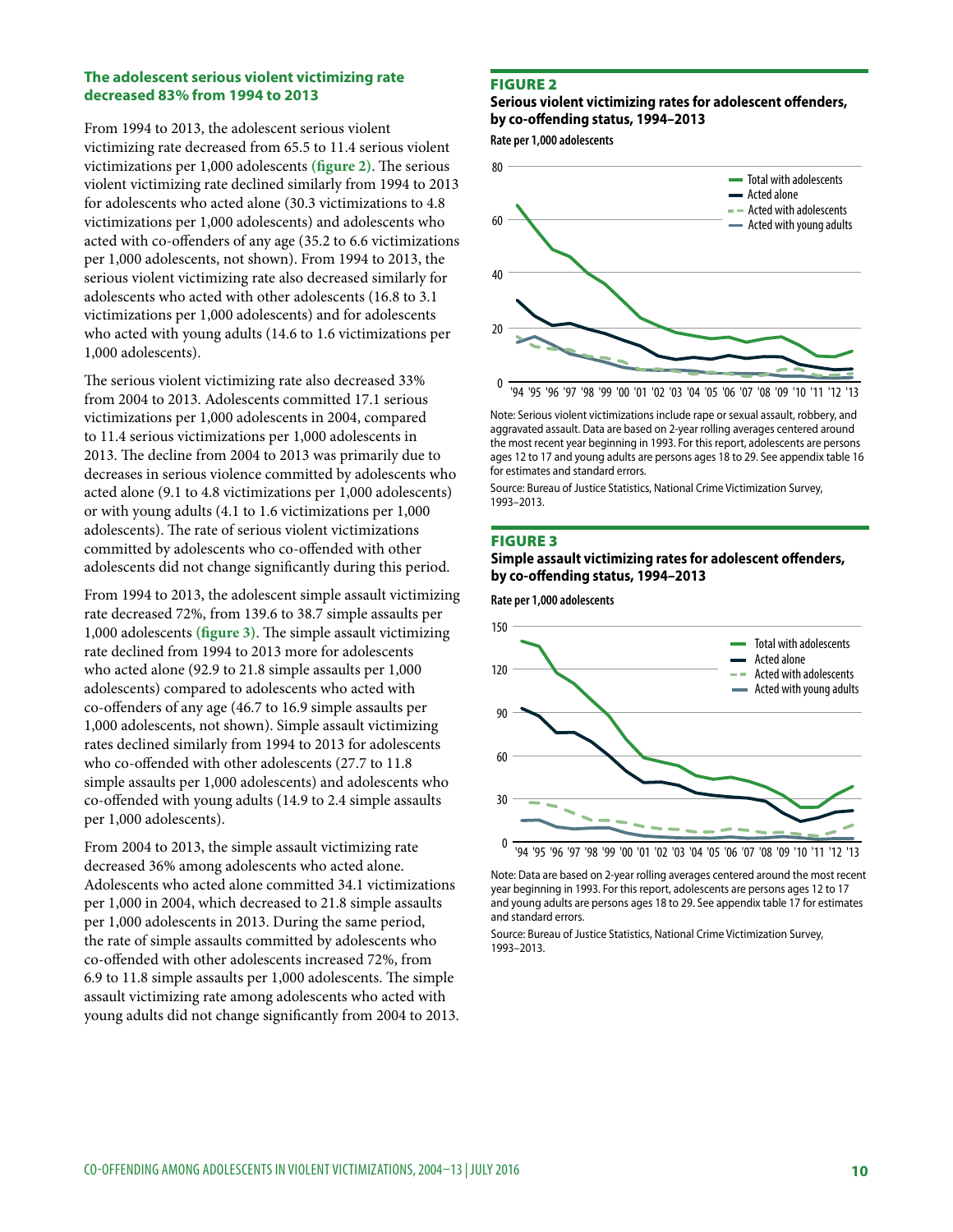# **Methodology**

## **Survey coverage**

The National Crime Victimization Survey (NCVS) is an annual data collection conducted by the U.S. Census Bureau for the Bureau of Justice Statistics (BJS). The NCVS is a self-report survey in which interviewed persons are asked about the number and characteristics of victimizations they experienced during the prior 6 months. The NCVS collects information on nonfatal personal crimes (rape or sexual assault, robbery, aggravated assault, simple assault, and personal larceny) and household property crimes (burglary, motor vehicle theft, and other theft) both reported and not reported to police. In addition to providing annual level and change estimates on criminal victimization, the NCVS is the primary source of information on the nature of criminal victimization incidents.

Survey respondents provide information about themselves (e.g., age, sex, race and Hispanic origin, marital status, education level, and income) and whether they experienced a victimization. Information is collected for each victimization incident—about the offender (e.g., age, race and Hispanic origin, sex, and victim-offender relationship), characteristics of the crime (including time and place of occurrence, use of weapons, nature of injury, and economic consequences), whether the crime was reported to police, reasons the crime was or was not reported, and experiences with the criminal justice system.

The NCVS is administered to persons age 12 or older from a nationally representative sample of households in the United States. The survey defines a household as a group of persons who reside at a sampled address. Persons are considered household members when the sampled address is their usual place of residence at the time of the interview and when they have no usual place of residence elsewhere. Once selected, households remain in the sample for 3 years, and eligible persons in these households are interviewed every 6 months either in person or over the phone for a total of seven interviews.

Generally, all first interviews are conducted in-person. New households rotate into the sample on an ongoing basis to replace outgoing households that have been in the sample for a 3-year period. The sample includes persons living in group quarters, such as dormitories, rooming houses, and religious group dwellings, and excludes persons living in military barracks and institutional settings, such as correctional or hospital facilities, and individuals who are homeless. (For more information, see *Survey Methodology* for *Criminal Victimization in the United States, 2008,* NCJ 231173, BJS web, May 2011.)

# **Weighting adjustments for estimating personal victimization**

From 2004 to 2013, an annual average of 144,940 NCVS interviews were conducted with persons age 12 or older. The response rate was 87% for eligible persons. Response rates were lower among adolescents ages 12 to 17 (72%) than among young adults ages 18 to 29 (81%) and adults age 30 or older (90%). Weighting adjustments in the NCVS have been found to produce demographic distributions among adolescents (including sex, race, number of persons in the household) that are comparable to adolescent demographic distributions in the American Community Survey.

Victimizations that occurred outside of the United States were excluded from this report. On average each year from 2004 to 2013, less than 1% of the unweighted violent victimizations occurred outside of the United States and were excluded from the analyses.

Estimates in this report use data from yearly NCVS data files weighted to produce annual estimates of violent victimizations for persons age 12 or older living in U.S. households. Because the NCVS relies on a sample rather than a census of the entire U.S. population, weights are designed to inflate sample point estimates to known population totals and to compensate for survey nonresponse and other aspects of the sample design.

The victimization weights used in this analysis account for the number of persons present during an incident and for repeat victims of series incidents. The weight counts series incidents as the actual number of incidents reported by the victim, up to a maximum of 10 incidents. Series victimizations are victimizations that are similar in type but occur with such frequency that a victim is unable to recall each individual event or to describe each event in detail. Survey procedures allow NCVS interviewers to identify and classify these similar victimizations as series victimizations and collect detailed information on only the most recent incident in the series. In 2013, about 1% of all victimizations and 4% of all violent victimizations were series incidents. Weighting series incidents as the number of incidents up to a maximum of 10 produces more reliable estimates of crime levels, while the cap at 10 minimizes the effect of extreme outliers on the rates. Additional information on the series enumeration is detailed in *Methods for Counting High Frequency Repeat Victimizations in the National Crime Victimization Survey* (NCJ 237308, BJS web, April 2012).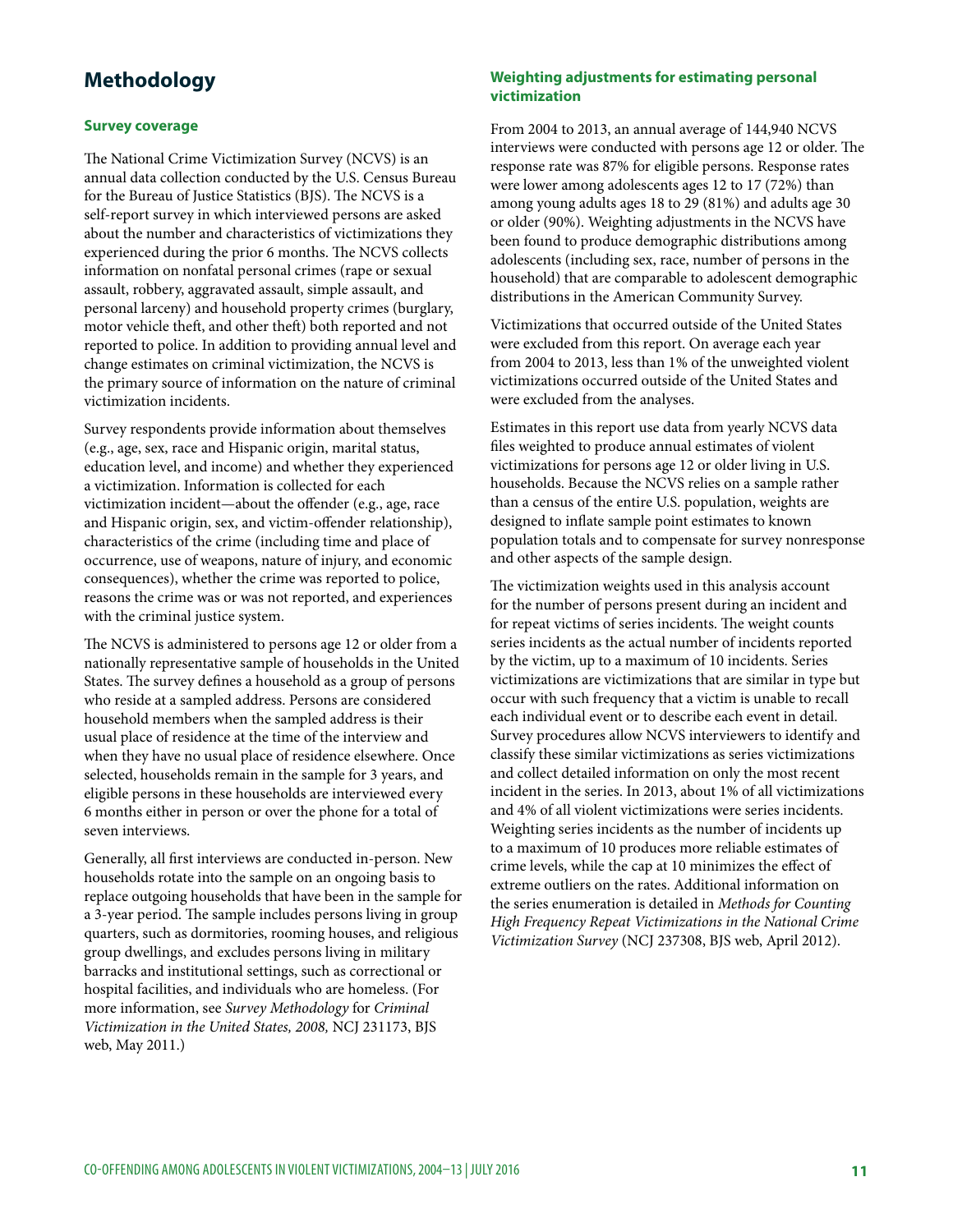# **Limitations of using the NCVS to calculate victimizing rates by age of offender**

Limitations to calculating violent victimizing rates by age of the offender using data from the NCVS include missing respondent data, bias in survey coverage, and differences in survey response rates by respondent age. This report is based on victimizations in which the victim provided an estimate of the offenders' age. For the period 2004 to 2013, victims did not provide estimates of offender age in 12% of the total violent victimizations they reported. Available data suggest that offenders tend to be close in age to their victims. In 2004–13, there was no measurable difference in the percentage of missing data on offender age for adolescent victims compared to older victims. Data on offender age were missing for 12% of victimizations committed against adolescents ages 12 to 17, 12% of victimizations committed against young adults ages 18 to 29, and 11% of victimizations committed against adults age 30 or older.

This report is also based on victimizations committed by at least one person age 12 or older, and excludes about 1% of total violent victimizations against persons age 12 or older that were committed solely by persons age 11 or younger in 2004–13. These victimizations were excluded due to insufficient sample sizes and because by design the NCVS survey coverage does not include children age 11 and younger. NCVS data likely underestimate the number of victimizations committed by children age 11 and younger because the most likely victims of these crimes (i.e., children age 11 and younger) are excluded from the NCVS sample. Similarly, NCVS data likely underestimate the number of adolescent offenders ages 12 to 14 because some of their victims (children age 11 and younger) are excluded from the NCVS sample.

The NCVS allows for comparisons between adolescent offenders ages 12 to 14 and 15 to 17, but small sample sizes and missing information about co-offenders complicate these analyses. Grouping offender age into more categories resulted in insufficient sample sizes to examine many questions of interest. In victimizations committed by multiple offenders, it was not always clear whether adolescents ages 15 to 17 were involved as offenders. For example, victims might have reported the youngest offender to be age 12 to 14 and the oldest offender to be age 18 to 20. In this scenario, it would not be known if one or more of the offenders were ages 15 to 17. In addition, victims report their perceptions of the offender's age. In some victimizations, particularly those committed by strangers, victims might inaccurately classify the age of the offender.

Calculating victimizing rates by age of offenders is further complicated by missing data on the age of all co-offenders. Respondents are asked to estimate the age of the oldest and youngest offender. If the youngest offender was reported to be age 11 or younger and the oldest offender was reported to be age 18 or older, the involvement of an adolescent age 12 to 17 is unknown. In 2004–13, this made up less than 0.5% of violent victimizations. During the same period, 0.5% of victimizations were reported to be committed by the youngest offenders (ages 12 to 17) acting with an oldest offender age 30 or older. Therefore, it was not known whether a young adult age 18 to 29 was involved.

# **Offender race and Hispanic origin in the NCVS**

In 2012, BJS changed the manner in which the NCVS collects information about the perceived race of offender. These changes were made to be consistent with the *Office of Management and Budget's Standards for the Classification of Federal Data on Race and Ethnicity* that specify the minimum number of categories for statistical reporting on race.

Information on an offender's race and Hispanic origin is collected from the victim, therefore, it is what the victim perceived it to be. Prior to 2012, the NCVS collected offender race as white, black or African American, other race, and don't know. In 2012, offender race categories were expanded to include American Indian or Alaska Native; or Asian, Native Hawaiian, or Other Pacific Islander. In 2012, the NCVS also began collecting information on whether the offender was of Hispanic or Latino origin.

Table 6 in this report includes information on the perceived race of offender. The "other race" category in this table includes offenders of other races from 2004–11 but also includes offenders who were American Indian or Alaska Native; or Asian, Native Hawaiian, or Other Pacific Islander from 2012–13. Respondents were also asked if the offender was of Hispanic or Latino origin. However, since it cannot be determined if an offender was of Hispanic and Latino origin prior to 2012, this category was excluded from the analysis for 2012 and 2013. Hispanic or Latino persons were grouped into their racial category or categories perceived by the victim. Single offenders of two or more races were also included in 2012 and 2013.

The "multiple offenders of various races" category in table 6 includes multiple offenders of different races. Prior to 2012, this included white, black or African American, and other race. In 2012 and 2013, this included white; black or African American; American Indian or Alaska Native; and Asian, Native Hawaiian, or Other Pacific Islander.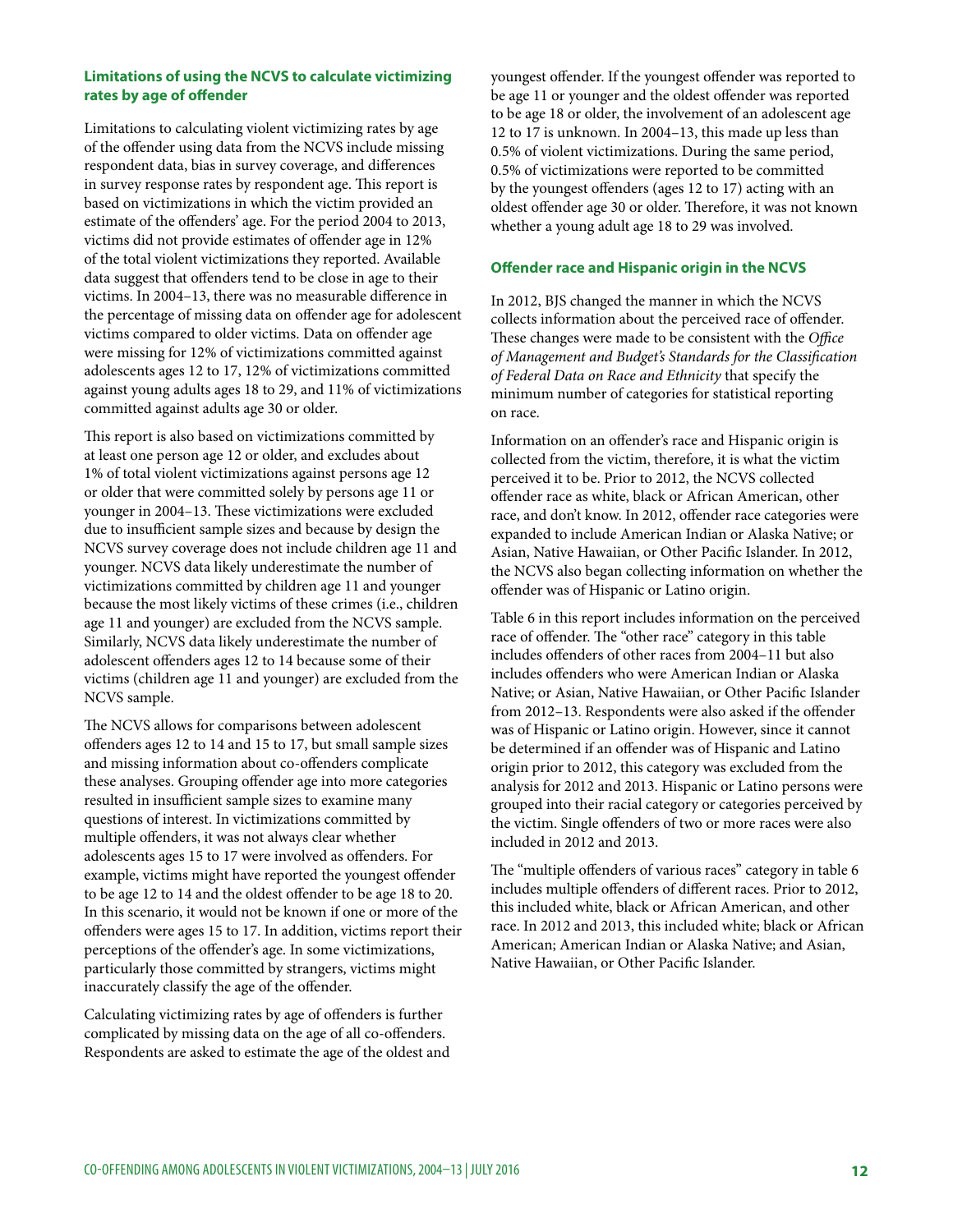## **Standard error computations**

When national estimates are derived from a sample, as with the NCVS, caution must be taken when comparing one estimate to another or when comparing estimates over time. Although one estimate may be larger than another, estimates based on a sample have some degree of sampling error. The sampling error of an estimate depends on several factors, including the amount of variation in the responses and the size of the sample. When the sampling error around an estimate is taken into account, the estimates that appear to be different may not be statistically different.

The standard error is one measure of the sampling error associated with an estimate and can vary from one estimate to the next. Generally, an estimate with a small standard error provides a more reliable approximation of the true value than an estimate with a large standard error. Estimates with relatively large standard errors are associated with less precision and reliability and should be interpreted with caution.

To generate standard errors around numbers and estimates from the NCVS, the Census Bureau produced generalized variance function (GVF) parameters for BJS. The GVFs take into account aspects of the NCVS complex sample design and represent the curve fitted to a selection of individual standard errors based on the Jackknife Repeated Replication technique. The GVF parameters were used to generate standard errors for each point estimate (such as counts, percentages, and rates) in this report.

BJS conducted tests to determine whether differences in estimated numbers and percentages in this report were statistically significant once sampling error was taken into account. Using statistical programs developed specifically for the NCVS, all comparisons in the text were tested for significance. The Student's t-statistic was the primary test procedure, which tests the difference between two sample estimates.

Data users can use the estimates and the standard errors of the estimates provided in this report to generate a confidence interval around the estimate as a measure of the margin of error. The following example illustrates how standard errors can be used to generate confidence intervals:

In 2004 to 2013, according to the NCVS, the rate of nonfatal violent victimization committed by adolescent offenders ages 12 to 17 was 50.0 victimizations per 1,000 adolescents (see figure 1). Using the GVFs, the estimate has a standard error of 2.3 (see appendix table 1). A confidence interval around the estimate was generated by multiplying +/- 1.96 (the t-score of a normal, two-tailed distribution that excludes 2.5% at either end of the distribution). Therefore, the 95% confidence interval around the 50.0 estimate from 2004 to 2013 is 50.0 +/- (2.3 *×* 1.96) or (45.5 to 54.5). In other words, if different samples using the same procedure were taken from the U.S. population from 2004 to 2013, 95% of the time the rate of nonfatal violent victimization committed by adolescent offenders ages 12 to 17 would be between 45.5 and 54.5 victimizations per 1,000 adolescents.

In this report, BJS also calculated a coefficient of variation (CV) for all estimates, representing the ratio of the standard error to the estimate. CVs provide a measure of reliability and a means for comparing the precision of estimates across measures with differing levels or metrics. When the CV was greater than 50%, or the unweighted sample had 10 or fewer cases, the estimate was noted with an exclamation point (! Interpret data with caution. Estimate based on 10 or fewer sample cases, or the coefficient of variation is greater than 50%).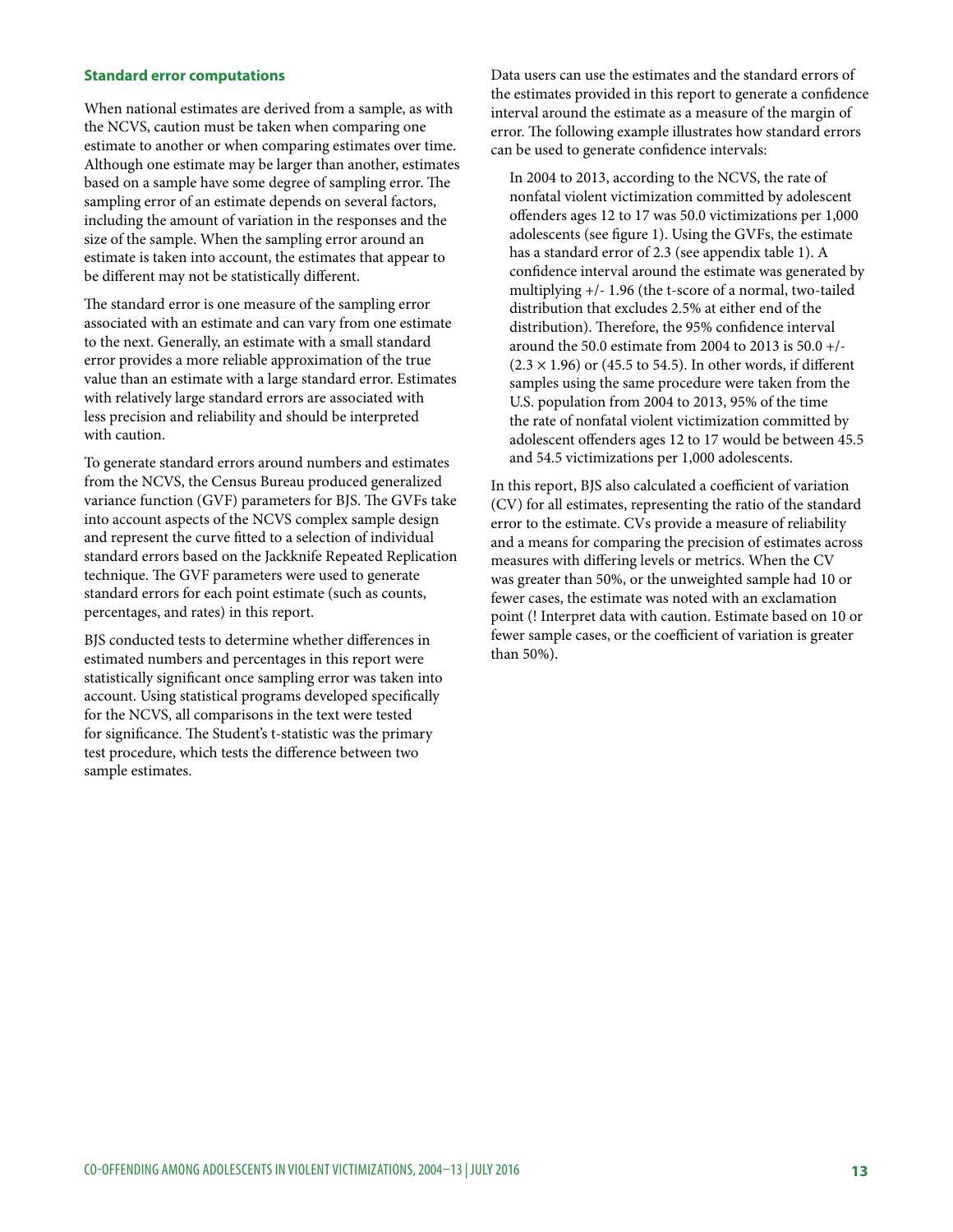## **Estimates and standard errors for figure 1: Violent victimizing rates, by offender age group and co-offending status, 2004–13**

|                                       |      | Adolescents*   |            | Youna adults          |          | Adults                |
|---------------------------------------|------|----------------|------------|-----------------------|----------|-----------------------|
|                                       | Rate | Standard error | Rate       | <b>Standard error</b> | Rate     | <b>Standard error</b> |
| Total                                 | 50.0 | 2.30           | $45.2 \pm$ |                       | 13.7 †   | 0.55                  |
| Offenders who acted alone             | 31.8 | 71<br>$\cdot$  | 32.2       | .40                   | $11.8 +$ | 0.49                  |
| Offenders who acted with co-offenders | 18.1 | . 19           | $12.9 +$   | 0.77                  | $Q +$    | 0.14                  |

Note: Violent victimizations include rape or sexual assault, robbery, aggravated assault, and simple assault. Victimizing rates are calculated as the number of victimizations committed by a specific age group divided by the total population of that age group.

\*Comparison group.

†Significant difference from comparison group at the 95% confidence interval.

‡Significant difference from comparison group at the 90% confidence interval.

Source: Bureau of Justice Statistics, National Crime Victimization Survey, 2004–13.

#### Appendix table 2

**Standard errors for table 1: Percent of total violent victimizations, by offender age group, 2004–13**

| Offender age group                                                                  | Average annual<br>victimizations | Percent<br>of total | <b>Percent committed</b><br>by persons ages<br>12 or older <sup>a</sup> |
|-------------------------------------------------------------------------------------|----------------------------------|---------------------|-------------------------------------------------------------------------|
| <b>Violent victimizations</b><br>committed by persons                               |                                  |                     |                                                                         |
| ages 12 or older                                                                    | 359,384                          | 0.78%               |                                                                         |
| Any adolescent                                                                      | 131,344                          | 0.77                | 0.86%                                                                   |
| Any young adult                                                                     | 194,611                          | 1.00                | 1.09                                                                    |
| Any adult                                                                           | 203,580                          | 1.03                | 1.11                                                                    |
| All children under age 12                                                           | 23,975                           | 0.14                | $\sim$                                                                  |
| Unknown ages                                                                        | 94.067                           | 0.58                | $\sim$                                                                  |
| <b>Total violent</b><br>victimizations                                              | 352,541                          |                     |                                                                         |
| ~Not applicable.                                                                    |                                  |                     |                                                                         |
| Source: Bureau of Justice Statistics, National Crime Victimization Survey, 2004–13. |                                  |                     |                                                                         |

#### Appendix table 3

**Standard errors for table 2: Percent of violent victimizations committed by adolescents, by co-offending status, 2004–13**

| Adolescent co-offending status                                                      | Percent |
|-------------------------------------------------------------------------------------|---------|
| All violent victimizations                                                          |         |
| Acted alone                                                                         | 1.80%   |
| Acted with co-offenders                                                             | 1.70    |
| All violent victimizations involving co-offenders                                   |         |
| All co-offenders age 17 or younger                                                  | 2.55%   |
| At least one age 11 or younger                                                      | 0.79    |
| All ages 12-17                                                                      | 2.58    |
| Oldest co-offender age 18 or older                                                  | 2.39    |
| Ages 18-29                                                                          | 2.21    |
| Age 30 or older                                                                     | 1.08    |
| Average annual violent victimizations                                               | 131,344 |
| Source: Bureau of Justice Statistics, National Crime Victimization Survey, 2004–13. |         |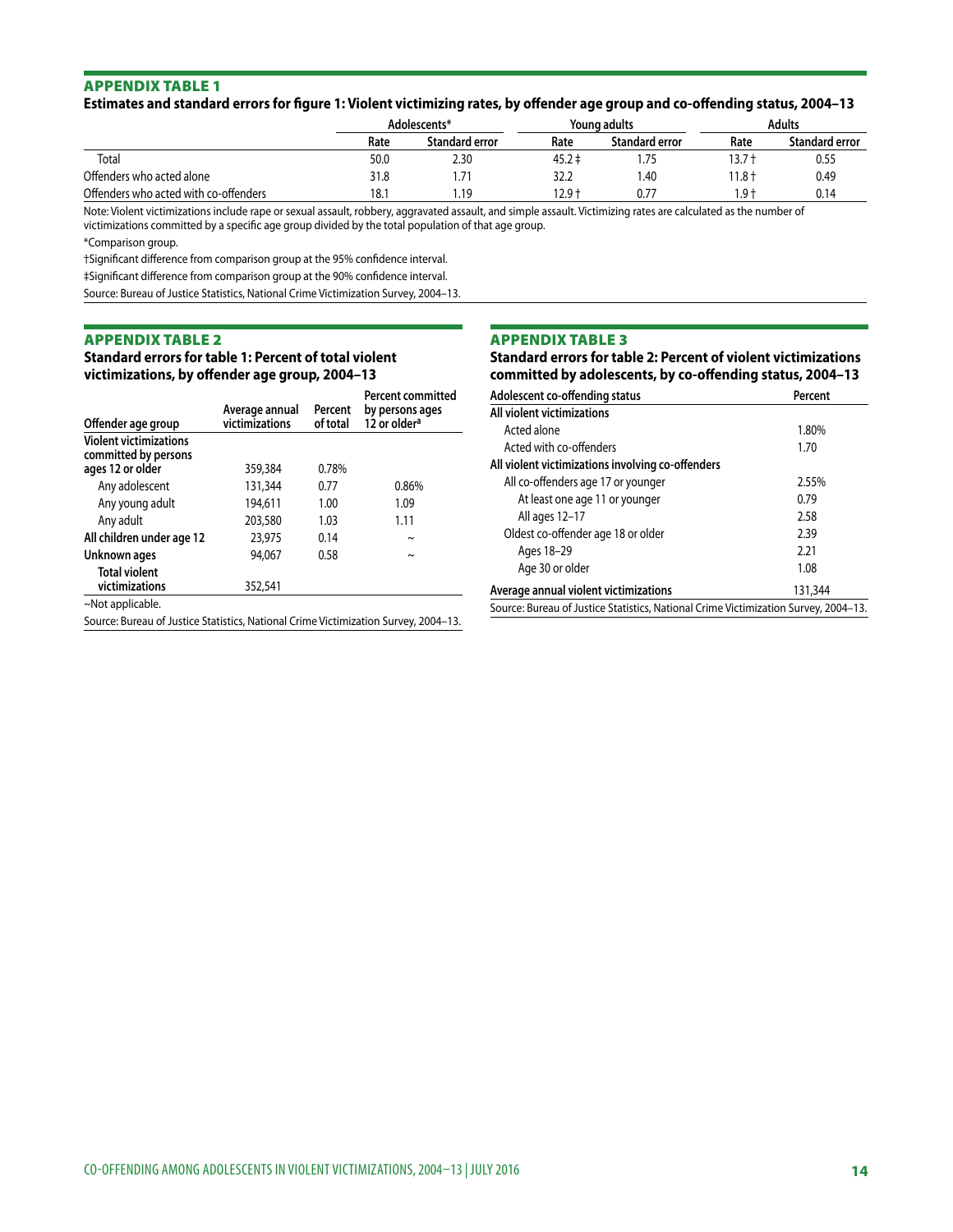#### **Standard errors for table 3: Percent of violent victimizations, by offender age group and co-offending status, 2004–13**

| Offender age group and<br>co-offending status                                       | Average annual<br>victimizations | Percent<br>of total |
|-------------------------------------------------------------------------------------|----------------------------------|---------------------|
| Violent victimizations committed by<br>persons ages 12 or older                     | 359,384                          |                     |
| Adolescents who-                                                                    |                                  |                     |
| Acted alone                                                                         | 97,989                           | 0.67%               |
| Acted only with adolescents                                                         | 49,864                           | 0.36                |
| Acted with young adults                                                             | 31,818                           | 0.22                |
| Young adults who-                                                                   |                                  |                     |
| Acted alone                                                                         | 155,370                          | 0.96%               |
| Acted with young adults or adults                                                   | 72,351                           | 0.51                |
| Adults who-                                                                         |                                  |                     |
| Acted alone                                                                         | 184,099                          | 1.06%               |
| Acted with adults                                                                   | 32,859                           | 0.23                |
| Other                                                                               | 31,841                           | 0.22                |
| Source: Bureau of Justice Statistics, National Crime Victimization Survey, 2004-13. |                                  |                     |

#### Appendix table 5

**Standard errors for table 4: Percent of co-offenders involved in violent victimizations, by age of oldest and youngest offenders, 2004–13**

|                                                                                     |           | Age of youngest offender |        |           |                       |  |
|-------------------------------------------------------------------------------------|-----------|--------------------------|--------|-----------|-----------------------|--|
| Age of oldest offender                                                              | $12 - 14$ | $15 - 17$                | 18-20  | $21 - 29$ | 30 or<br>older        |  |
| $12 - 14$                                                                           | 3.49%     | $\sim$                   | $\sim$ | $\sim$    | $\sim$                |  |
| $15 - 17$                                                                           | 3.37      | 3.22%                    | $\sim$ | $\sim$    | $\tilde{\phantom{a}}$ |  |
| $18 - 20$                                                                           | 1.32      | 3.05                     | 2.95%  | $\sim$    | $\sim$                |  |
| $21 - 29$                                                                           | 0.84      | 2.00                     | 3.20   | 3.12%     | $\sim$                |  |
| 30 or older                                                                         | 1.61      | 1.41                     | 2.63   | 2.97      | $\sim$                |  |
| Average annual<br>violent victimizations                                            | 41,533    | 46,170                   | 46,452 | 49.727    | 32,859                |  |
| $\sim$ Not applicable.                                                              |           |                          |        |           |                       |  |
| Source: Bureau of Justice Statistics, National Crime Victimization Survey, 2004–13. |           |                          |        |           |                       |  |

#### Appendix table 6

**Standard errors for table 5: Percent of adolescents who co-offended with young adults, by age of youngest and oldest offenders, 2004–13**

| Age of youngest offender                                                            | Age of oldest offender |           |        |  |
|-------------------------------------------------------------------------------------|------------------------|-----------|--------|--|
|                                                                                     | $18 - 20$              | $21 - 29$ | 18-29  |  |
| $12 - 14$                                                                           | 2.73%                  | 4.49%     | 2.42%  |  |
| $15 - 17$                                                                           | 3.05                   | 4.84      | 2.73   |  |
| Average annual<br>violent victimizations                                            | 26,450                 | 15,205    | 31,818 |  |
| Source: Bureau of Justice Statistics, National Crime Victimization Survey, 2004-13. |                        |           |        |  |

#### Appendix table 7

**Standard errors for table 6: Percent of violent victimizations committed by adolescents, by offender demographic characteristics and co-offending status, 2004–13**

| Offender demographic characteristic      | Acted<br>alone | Acted with | Acted with<br>adolescents young adults |
|------------------------------------------|----------------|------------|----------------------------------------|
| Sex                                      |                |            |                                        |
| Male                                     | 1.97%          | 3.09%      | 4.10%                                  |
| Female                                   | 1.80           | 2.62       | 2.30                                   |
| Male and female                          | $\sim$         | 1.75       | 3.52                                   |
| Race                                     |                |            |                                        |
| White                                    | 2.12%          | 3.12%      | 3.76%                                  |
| Black/African American                   | 1.74           | 2.70       | 4.04                                   |
| Other race                               | 1.14           | 0.90       | 2.15                                   |
| Offenders of multiple races              | $\sim$         | 1.93       | 3.09                                   |
| Don't know                               | 0.71           | 1.29       | 0.60                                   |
| Average annual<br>violent victimizations | 97,989         | 49,864     | 31,818                                 |
| ~Not applicable.                         |                |            |                                        |

Source: Bureau of Justice Statistics, National Crime Victimization Survey, 2004–13.

#### Appendix table 8

**Standard errors for table 7: Percent of violent victimizations committed by adolescents who co-offended, by number of co-offenders and gang status, 2004–13**

|                                                                                     | Acted with<br>adolescents | <b>Acted with</b><br>young adults |
|-------------------------------------------------------------------------------------|---------------------------|-----------------------------------|
| Number of offenders                                                                 |                           |                                   |
| Two                                                                                 | 3.07%                     | 2.90%                             |
| Three                                                                               | 2.53                      | 3.38                              |
| Four or more                                                                        | 2.68                      | 4.20                              |
| <b>Gang status</b>                                                                  |                           |                                   |
| Yes                                                                                 | 2.29%                     | 3.59%                             |
| No                                                                                  | 3.01                      | 3.39                              |
| Don't know                                                                          | 3.06                      | 4.20                              |
| Average annual violent victimizations                                               | 49,864                    | 31,818                            |
| Source: Bureau of Justice Statistics, National Crime Victimization Survey, 2004-13. |                           |                                   |

Appendix table 9

## **Standard errors for table 8: Percent of violent victimizations committed by adolescents, by type of crime and co-offending status, 2004–13**

| Type of crime                                                                       | Acted<br>alone | <b>Acted with</b><br>adolescents | <b>Acted with</b><br>young adults |
|-------------------------------------------------------------------------------------|----------------|----------------------------------|-----------------------------------|
| Serious violent victimizations                                                      | 1.23%          | 2.02%                            | 3.08%                             |
| Robbery                                                                             | 0.79           | 1.97                             | 2.80                              |
| Aggravated assault                                                                  | 0.96           | 1.18                             | 2.64                              |
| Simple assault victimizations                                                       | 1.80%          | 2.82%                            | 4.06%                             |
| Average annual serious violent<br>victimizations                                    | 29,257         | 17,760                           | 15,170                            |
| Average annual simple<br>assault victimizations                                     | 79.979         | 39,102                           | 21,299                            |
| Source: Bureau of Justice Statistics, National Crime Victimization Survey, 2004–13. |                |                                  |                                   |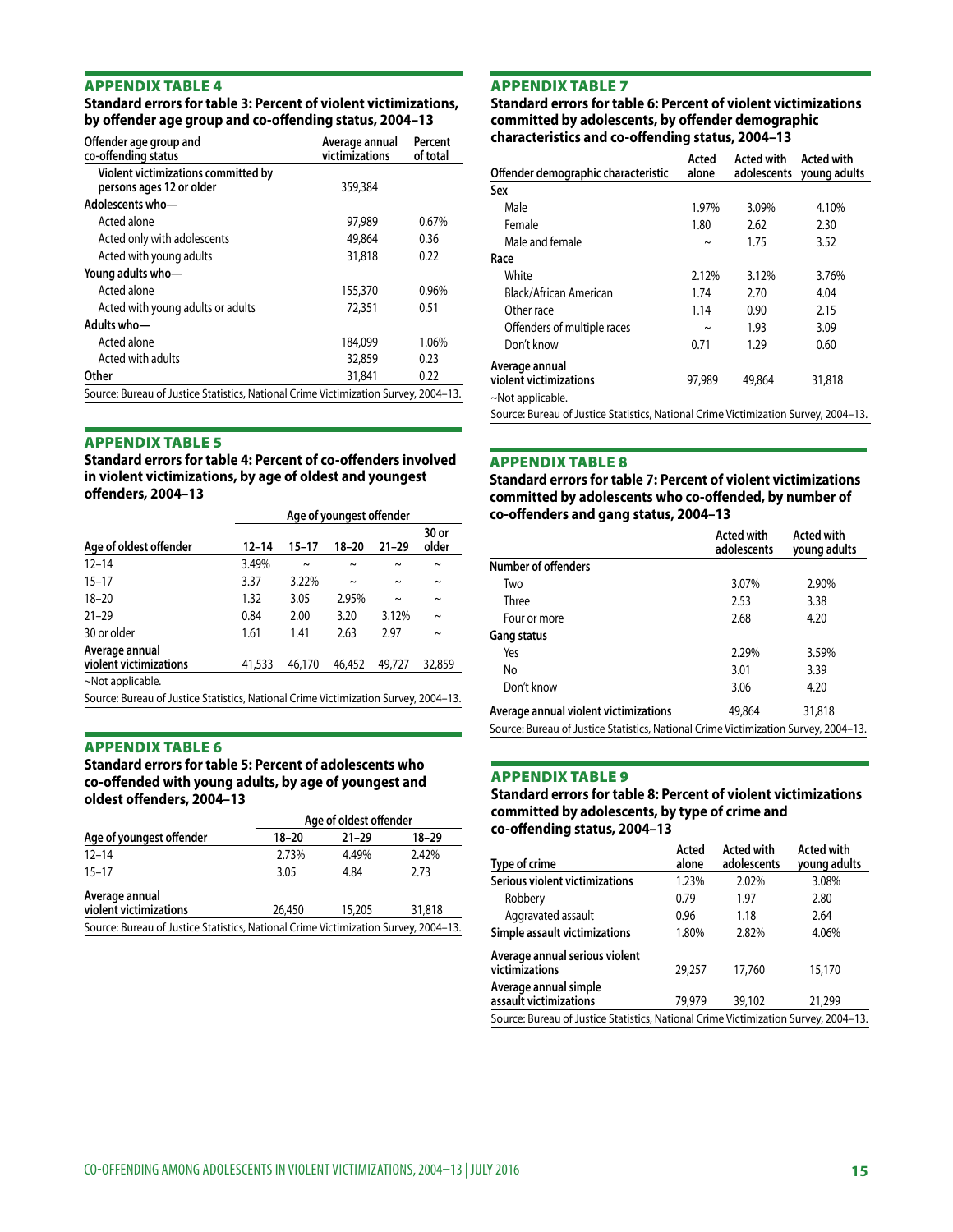**Standard errors for table 9: Percent of serious violent victimizations committed by adolescents involving a weapon, by co-offending status, 2004–13**

| Weapon use                                                                          | Acted<br>alone | <b>Acted with</b><br>adolescents | Acted with<br>young adults |
|-------------------------------------------------------------------------------------|----------------|----------------------------------|----------------------------|
| Yes                                                                                 | 2.64%          | 3.76%                            | 3.91%                      |
| No                                                                                  | 2.48           | 3.66                             | 3.53                       |
| Don't know                                                                          | 0.90           | 1.97                             | 1.62                       |
| Average annual serious violent<br>victimizations involving a weapon                 | 21,940         | 12,035                           | 12,466                     |
| Average annual serious<br>violent victimizations                                    | 29,257         | 17,760                           | 15,170                     |
| Source: Bureau of Justice Statistics, National Crime Victimization Survey, 2004–13. |                |                                  |                            |
|                                                                                     |                |                                  |                            |

# Appendix table 11

**Standard errors for table 10: Percent of serious violent victimizations committed by adolescents involving injury, by injury type and co-offending status, 2004–13**

| Victim injury                                                                       | Acted<br>alone | <b>Acted with</b><br>adolescents | <b>Acted with</b><br>young adults |
|-------------------------------------------------------------------------------------|----------------|----------------------------------|-----------------------------------|
| Yes                                                                                 | 2.42%          | 3.37%                            | 4.11%                             |
| Serious injuries                                                                    | 1.76           | 1.43                             | 3.01                              |
| Bruises, cuts, or other minor injuries                                              | 1.88           | 3.17                             | 3.49                              |
| No                                                                                  | 2.56%          | 3.52%                            | 4.18%                             |
| Average annual serious violent<br>victimizations involving an injury                | 15,169         | 9,137                            | 9,251                             |
| Average annual serious<br>violent victimizations                                    | 29,257         | 17.760                           | 15,170                            |
| Source: Bureau of Justice Statistics, National Crime Victimization Survey, 2004–13. |                |                                  |                                   |

#### Appendix table 12

**Standard errors for table 11: Percent of violent victimizations committed by adolescents that were reported to police, by type of crime and co-offending status, 2004–13**

|                                                                                     | <b>Acted alone</b> | Acted with adolescents | Acted with young adults |
|-------------------------------------------------------------------------------------|--------------------|------------------------|-------------------------|
| Serious violent victimizations reported to police                                   |                    |                        |                         |
| Yes                                                                                 | 2.65%              | 3.76%                  | 3.90%                   |
| No                                                                                  | 2.68               | 3.75                   | 3.67                    |
| Average annual serious violent victimizations reported to police                    | 18,690             | 12,093                 | 12,501                  |
| Average annual serious violent victimizations                                       | 29,257             | 17,760                 | 15,170                  |
| Simple assault victimizations reported to police                                    |                    |                        |                         |
| Yes                                                                                 | .82%               | 3.17%                  | 5.21%                   |
| No                                                                                  | 2.05               | 3.34                   | 5.25                    |
| Average annual simple assault victimizations reported to police                     | 34,097             | 20.747                 | 13,741                  |
| Average annual simple assault victimizations                                        | 79,979             | 39,102                 | 21,299                  |
| Source: Bureau of Justice Statistics, National Crime Victimization Survey, 2004-13. |                    |                        |                         |

#### Appendix table 13

**Standard errors for table 12: Percent of violent victimizations committed by adolescents, by type of crime, victim–offender relationship, and co-offending status, 2004–13**

| Type of crime and victim-offender relationship | <b>Acted alone</b> | <b>Acted with adolescents</b> | Acted with young adults |
|------------------------------------------------|--------------------|-------------------------------|-------------------------|
| Serious violent victimizations                 |                    |                               |                         |
| Domestic violence                              | 1.91%              | $\tilde{}$                    | 1.88%                   |
| Well-known or casual acquaintance violence     | 2.66               | 3.68%                         | 3.33                    |
| Stranger violence                              | 2.44               | 3.76                          | 4.03                    |
| Average annual serious violent victimizations  | 29,257             | 17,760                        | 15,170                  |
| Simple assault victimizations                  |                    |                               |                         |
| Domestic violence                              | 1.06%              | 0.51%                         | 0.63%                   |
| Well-known or casual acquaintance violence     | 2.21               | 3.42                          | 4.96                    |
| Stranger violence                              | 1.88               | 3.24                          | 5.19                    |
| Average annual simple assault victimizations   | 79,979             | 39,102                        | 21,299                  |
| ~Not applicable.                               |                    |                               |                         |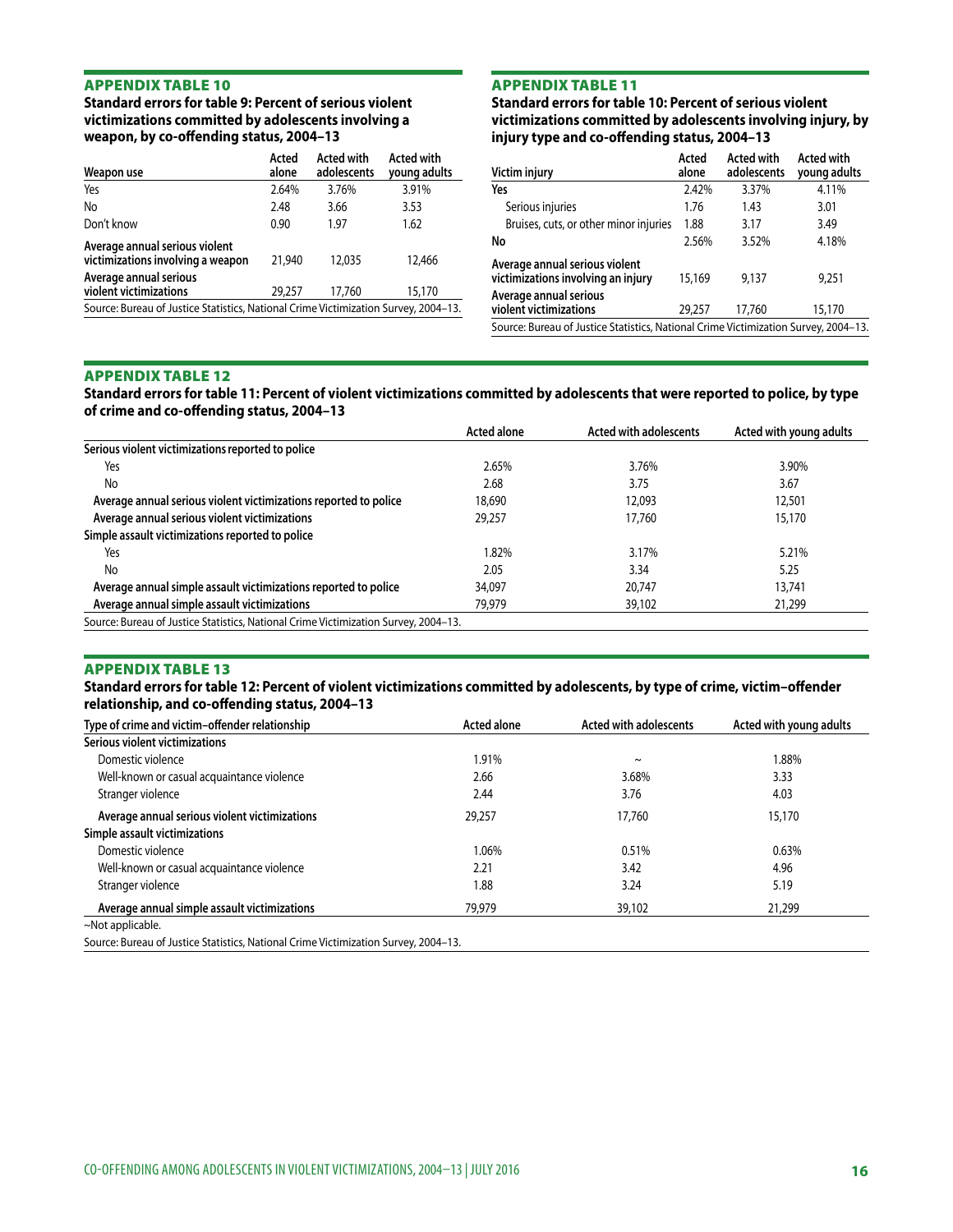**Standard errors for table 13: Percent of serious violent victimizations committed by adolescents, by victim demographic characteristics and co-offending status, 2004–13**

|                                                                                     | Acted  | <b>Acted with</b> | Acted with   |
|-------------------------------------------------------------------------------------|--------|-------------------|--------------|
| Victim demographic characteristic                                                   | alone  | adolescents       | young adults |
| Sex                                                                                 |        |                   |              |
| Male                                                                                | 2.67%  | 3.66%             | 3.98%        |
| Female                                                                              | 2.66   | 3.56              | 3.83         |
| Race/Hispanic origin                                                                |        |                   |              |
| White                                                                               | 2.62%  | 3.75%             | 4.22%        |
| Black/African American                                                              | 1.76   | 3.24              | 3.31         |
| Hispanic/Latino                                                                     | 1.75   | 3.05              | 3.38         |
| Other                                                                               | 1.23   | 0.91              | 1.16         |
| Age group                                                                           |        |                   |              |
| Adolescent                                                                          | 2.57%  | 3.54%             | 4.03%        |
| Young adult                                                                         | 1.46   | 2.15              | 3.98         |
| Adult                                                                               | 2.15   | 2.89              | 3.64         |
| Average annual serious                                                              |        |                   |              |
| violent victimizations                                                              | 29,257 | 17,760            | 15,170       |
| Source: Bureau of Justice Statistics, National Crime Victimization Survey, 2004-13. |        |                   |              |

# Appendix table 15

**Standard errors for table 14: Percent of simple assault victimizations committed by adolescents, by victim demographic characteristics and co-offending status, 2004–13**

| Victim demographic characteristic               | Acted<br>alone                                                                      | <b>Acted with</b><br>adolescents | Acted with<br>young adults |  |  |  |  |
|-------------------------------------------------|-------------------------------------------------------------------------------------|----------------------------------|----------------------------|--|--|--|--|
| Sex                                             |                                                                                     |                                  |                            |  |  |  |  |
| Male                                            | 2.25%                                                                               | 3.45%                            | 5.03%                      |  |  |  |  |
| Female                                          | 2.20                                                                                | 3.41                             | 4.87                       |  |  |  |  |
| Race/Hispanic origin                            |                                                                                     |                                  |                            |  |  |  |  |
| White                                           | 2.18%                                                                               | 3.26%                            | 4.77%                      |  |  |  |  |
| Black/African American                          | 1.34                                                                                | 2.13                             | 2.82                       |  |  |  |  |
| Hispanic/Latino                                 | 1.41                                                                                | 2.06                             | 3.60                       |  |  |  |  |
| Other                                           | 0.92                                                                                | 1.38                             | 1.48                       |  |  |  |  |
| Age group                                       |                                                                                     |                                  |                            |  |  |  |  |
| Adolescent                                      | 1.99%                                                                               | 2.92%                            | 4.95%                      |  |  |  |  |
| Young adult                                     | 0.94                                                                                | 1.80                             | 4.84                       |  |  |  |  |
| Adult                                           | 1.54                                                                                | 2.06                             | 4.75                       |  |  |  |  |
| Average annual simple<br>assault victimizations | 79,979                                                                              | 39,102                           | 21,299                     |  |  |  |  |
|                                                 | Source: Bureau of Justice Statistics, National Crime Victimization Survey, 2004-13. |                                  |                            |  |  |  |  |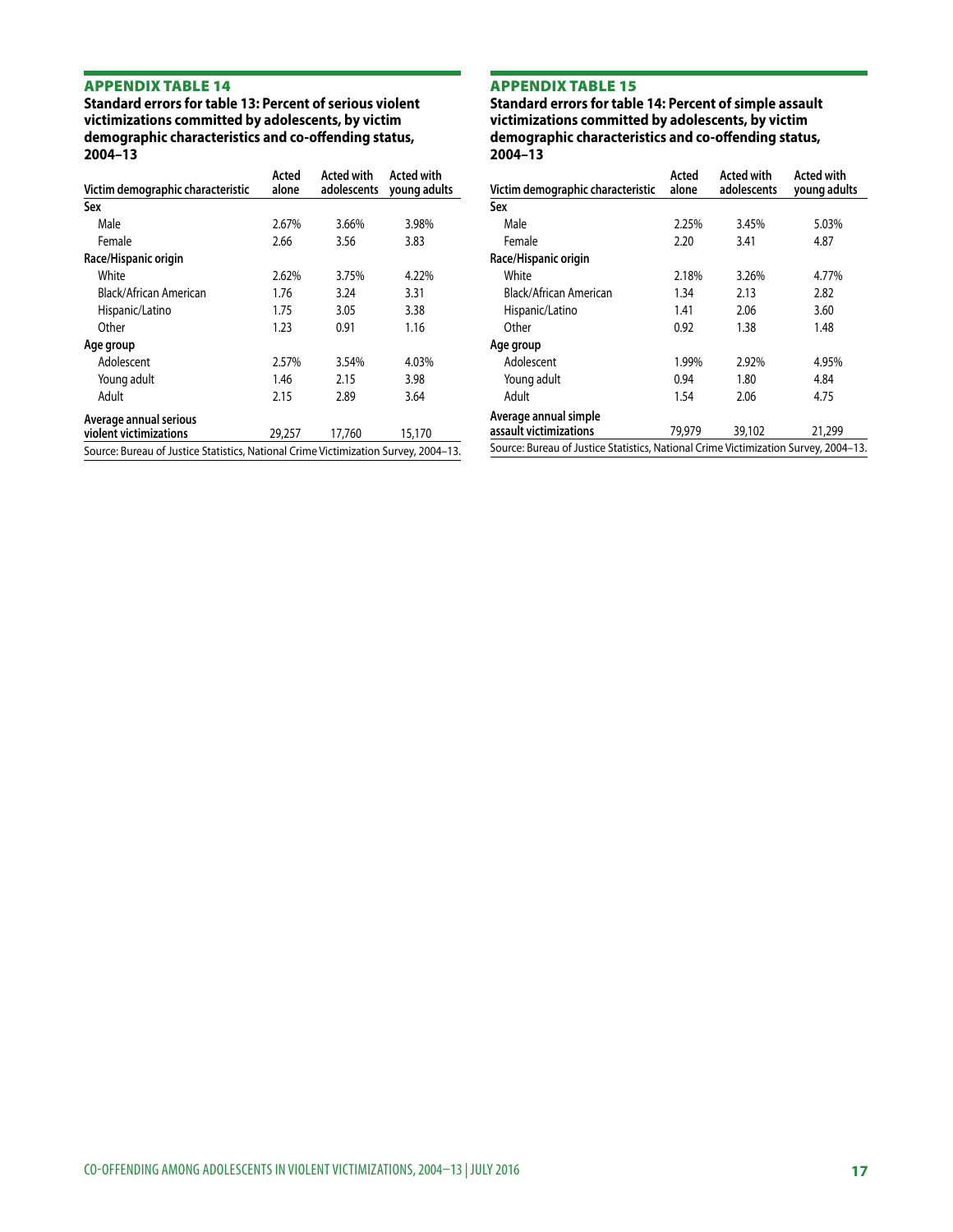**Rates and standard errors for figure 2: Serious violent victimizing rates for adolescent offenders, by co-offending status, 1993–2013**

|      | Rate per 1,000 adolescents                                                            |                    |                                  |                                   | <b>Standard errors</b>           |                    |                                  |                            |  |  |  |
|------|---------------------------------------------------------------------------------------|--------------------|----------------------------------|-----------------------------------|----------------------------------|--------------------|----------------------------------|----------------------------|--|--|--|
| Year | <b>Total with</b><br>adolescents                                                      | <b>Acted alone</b> | <b>Acted with</b><br>adolescents | <b>Acted with</b><br>young adults | <b>Total with</b><br>adolescents | <b>Acted alone</b> | <b>Acted with</b><br>adolescents | Acted with<br>young adults |  |  |  |
| 1994 | 65.5                                                                                  | 30.3               | 16.8                             | 14.6                              | 3.83                             | 2.38               | 1.65                             | 1.52                       |  |  |  |
| 1995 | 57.0                                                                                  | 24.4               | 13.1                             | 16.8                              | 3.49                             | 2.05               | 1.39                             | 1.62                       |  |  |  |
| 1996 | 49.1                                                                                  | 20.9               | 12.2                             | 13.8                              | 3.13                             | 1.81               | 1.28                             | 1.38                       |  |  |  |
| 1997 | 46.4                                                                                  | 21.7               | 11.9                             | 10.4                              | 3.36                             | 2.06               | 1.40                             | 1.29                       |  |  |  |
| 1998 | 40.3                                                                                  | 19.6               | 9.5                              | 8.9                               | 3.33                             | 2.08               | 1.30                             | 1.25                       |  |  |  |
| 1999 | 36.2                                                                                  | 17.9               | 8.9                              | 7.3                               | 3.09                             | 1.95               | 1.23                             | 1.08                       |  |  |  |
| 2000 | 30.0                                                                                  | 15.5               | 7.5                              | 5.4                               | 2.75                             | 1.78               | 1.12                             | 0.90                       |  |  |  |
| 2001 | 23.7                                                                                  | 13.3               | 4.5                              | 4.5                               | 2.27                             | 1.56               | 0.78                             | 0.78                       |  |  |  |
| 2002 | 20.8                                                                                  | 9.6                | 4.8                              | 4.3                               | 2.21                             | 1.34               | 0.85                             | 0.79                       |  |  |  |
| 2003 | 18.3                                                                                  | 8.3                | 4.0                              | 4.4                               | 2.05                             | 1.22               | 0.75                             | 0.80                       |  |  |  |
| 2004 | 17.1                                                                                  | 9.1                | 2.9                              | 4.1                               | 1.83                             | 1.23               | 0.60                             | 0.74                       |  |  |  |
| 2005 | 16.0                                                                                  | 8.4                | 3.6                              | 3.2                               | 1.74                             | 1.16               | 0.68                             | 0.64                       |  |  |  |
| 2006 | 16.6                                                                                  | 9.8                | 3.0                              | 3.2                               | 1.69                             | 1.20               | 0.58                             | 0.59                       |  |  |  |
| 2007 | 14.7                                                                                  | 8.7                | 2.0                              | 3.1                               | 1.59                             | 1.12               | 0.43                             | 0.57                       |  |  |  |
| 2008 | 16.0                                                                                  | 9.4                | 2.5                              | 3.0                               | 1.81                             | 1.27               | 0.55                             | 0.61                       |  |  |  |
| 2009 | 16.7                                                                                  | 9.3                | 4.6                              | 2.2                               | 2.15                             | 1.49               | 0.96                             | 0.61                       |  |  |  |
| 2010 | 13.6                                                                                  | 6.5                | 4.8                              | 2.2                               | 1.82                             | 1.11               | 0.92                             | 0.55                       |  |  |  |
| 2011 | 9.6                                                                                   | 5.4                | 2.3                              | 1.6                               | 1.40                             | 0.96               | 0.55                             | 0.43                       |  |  |  |
| 2012 | 9.3                                                                                   | 4.5                | 2.5                              | 1.4                               | 1.26                             | 0.81               | 0.55                             | 0.39                       |  |  |  |
| 2013 | 11.4                                                                                  | 4.8                | 3.1                              | 1.6                               | 1.45                             | 0.83               | 0.63                             | 0.43                       |  |  |  |
|      | Source: Bureau of Justice Statistics, National Crime Victimization Survey, 1993-2013. |                    |                                  |                                   |                                  |                    |                                  |                            |  |  |  |

# Appendix table 17

**Rates and standard errors for figure 3: Simple assault victimizing rates for adolescent offenders, by co-offending status, 1993–2013**

|      | Rate per 1,000 adolescents                                                            |                    |                                  |                                   | <b>Standard errors</b>           |             |                                  |                                   |
|------|---------------------------------------------------------------------------------------|--------------------|----------------------------------|-----------------------------------|----------------------------------|-------------|----------------------------------|-----------------------------------|
| Year | <b>Total with</b><br>adolescents                                                      | <b>Acted alone</b> | <b>Acted with</b><br>adolescents | <b>Acted with</b><br>young adults | <b>Total with</b><br>adolescents | Acted alone | <b>Acted with</b><br>adolescents | <b>Acted with</b><br>young adults |
| 1994 | 139.6                                                                                 | 92.9               | 27.7                             | 14.9                              | 6.63                             | 5.25        | 2.51                             | 1.70                              |
| 1995 | 136.0                                                                                 | 87.5               | 27.1                             | 15.3                              | 5.92                             | 4.58        | 2.21                             | 1.54                              |
| 1996 | 117.6                                                                                 | 75.9               | 24.6                             | 10.5                              | 5.61                             | 4.30        | 2.10                             | 1.22                              |
| 1997 | 110.1                                                                                 | 76.2               | 20.0                             | 9.1                               | 5.96                             | 4.76        | 2.03                             | 1.22                              |
| 1998 | 98.7                                                                                  | 69.7               | 15.2                             | 9.7                               | 6.70                             | 5.40        | 2.02                             | 1.51                              |
| 1999 | 87.8                                                                                  | 60.1               | 15.0                             | 9.9                               | 6.04                             | 4.76        | 1.93                             | 1.47                              |
| 2000 | 71.3                                                                                  | 49.2               | 13.4                             | 6.3                               | 5.42                             | 4.28        | 1.84                             | 1.12                              |
| 2001 | 58.6                                                                                  | 41.3               | 10.7                             | 4.2                               | 4.46                             | 3.57        | 1.49                             | 0.82                              |
| 2002 | 55.7                                                                                  | 41.7               | 9.2                              | 3.5                               | 4.68                             | 3.88        | 1.44                             | 0.77                              |
| 2003 | 53.0                                                                                  | 39.4               | 8.7                              | 2.9                               | 4.51                             | 3.72        | 1.37                             | 0.67                              |
| 2004 | 46.1                                                                                  | 34.1               | 6.9                              | 2.8                               | 3.84                             | 3.17        | 1.14                             | 0.65                              |
| 2005 | 43.6                                                                                  | 32.4               | 7.1                              | 2.7                               | 3.67                             | 3.04        | 1.16                             | 0.64                              |
| 2006 | 45.0                                                                                  | 31.3               | 9.2                              | 3.5                               | 3.50                             | 2.78        | 1.27                             | 0.69                              |
| 2007 | 42.3                                                                                  | 30.5               | 8.1                              | 2.6                               | 3.41                             | 2.75        | 1.13                             | 0.53                              |
| 2008 | 38.3                                                                                  | 28.3               | 6.3                              | 2.9                               | 3.44                             | 2.82        | 1.05                             | 0.63                              |
| 2009 | 32.4                                                                                  | 20.1               | 6.8                              | 3.8                               | 3.47                             | 2.56        | 1.29                             | 0.90                              |
| 2010 | 24.0                                                                                  | 14.3               | 5.3                              | 2.9                               | 2.74                             | 1.95        | 1.01                             | 0.68                              |
| 2011 | 24.2                                                                                  | 16.8               | 4.2                              | 1.9                               | 2.57                             | 2.02        | 0.80                             | 0.48                              |
| 2012 | 32.7                                                                                  | 20.8               | 7.3                              | 2.4                               | 2.75                             | 2.06        | 1.06                             | 0.53                              |
| 2013 | 38.7                                                                                  | 21.8               | 11.8                             | 2.4                               | 3.63                             | 2.50        | 1.68                             | 0.60                              |
|      | Source: Bureau of Justice Statistics, National Crime Victimization Survey, 1993-2013. |                    |                                  |                                   |                                  |             |                                  |                                   |